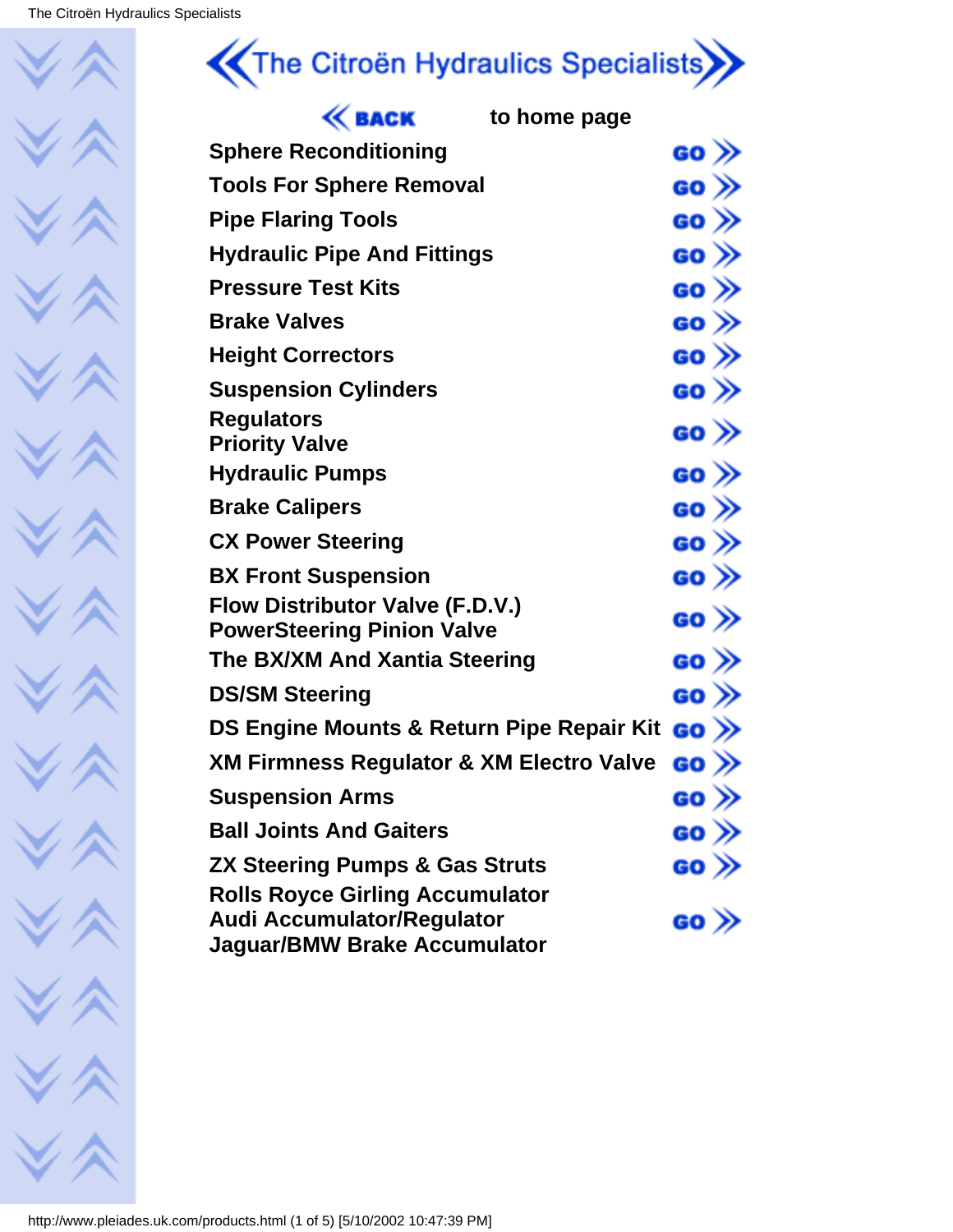# **Pleiades**



Most of our overhauled parts are available on an exchange basis. If you require the overhauled part before returning the old part to us, a deposit will be charged. Deposits are subject to VAT. Provided the part has suffered normal wear, deposits will be refunded in full, together with the VAT. If the item has suffered abnormal wear (e.g. has been damaged in an accident), or is abnormally corroded, it may not be suitable for reconditioning, in which case deposits cannot be refunded.

Spheres have a "life" - please see the sphere section for deposit refunds on these items.

Prompt return of exchange parts will ensure a prompt refund.

#### **ALL OUR OVERHAULED PARTS CARRY A 2 YEAR UNLIMITED MILEAGE GUARANTEE.**

Pleiades, in addition to supplying overhauled and new parts for all aspects of the "hydraulic" Citroën, run a free advisory service. If you are not sure what is wrong with your Citroën, you are welcome to ring or bring your car to us for a free hydraulic check.

We provide a fitting service (by appointment only). We also service and repair Citroën vehicles in our workshop.

In addition to our complete range of Citroën hydraulic components, we also overhaul Rolls Royce, BMW, Audi, Mercedes and Jaguar spheres/gas springs.

 $\cos \theta$  to our index of products

**K BACK** to the front page

**SEVEN STAR GARAGE 20 GLATTON ROAD SAWTRY CAMBS PE17 5SY** Phone your order on 01487 831239 Fax it on 01487 832444 Or E-mail:sales@citroenspares.net

### **citroen parts, citroen hydraulics specialists, suspension sphere, maserati hydraulics, liquid hydraulic mineral, rolls royce hydraulics, citroen servicing,**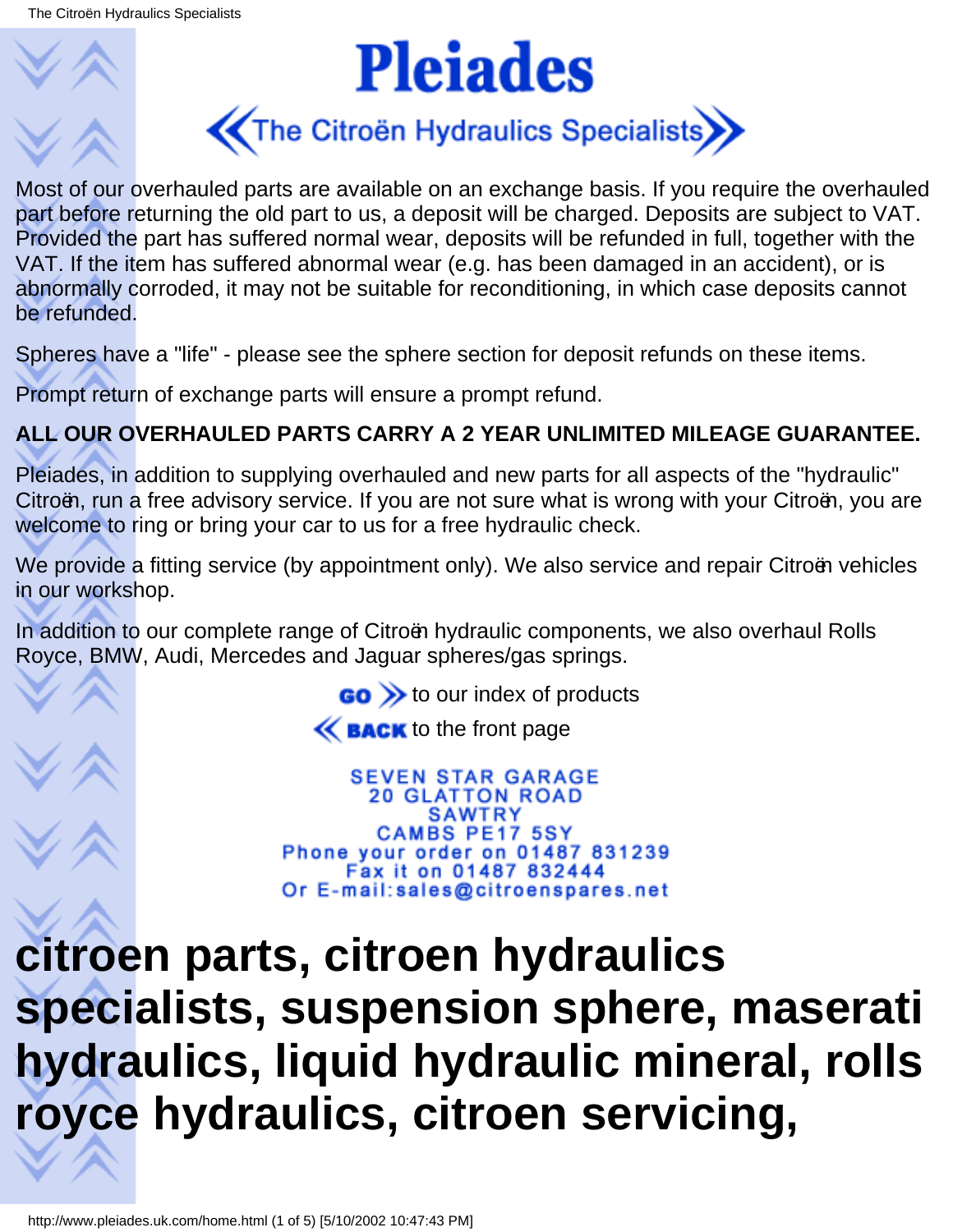

Symptoms of suspension sphere failure is a deterioration of the ride. This is a gradual process and is sometimes not noticed until the spheres are completely "flat" and internally damaged, rendering them useless for reconditioning. For these reasons we advise that all front spheres are reconditioned every 3 years (36,000 miles) and the rear spheres every 4 years (48,000 miles). This not only ensures that your suspension is perfect, just as Citroën designed it, but is also cheaper for you, in the long term, as your spheres will stand an excellent chance of being suitable for reconditioning.

Accumulator spheres are no less important than the suspension spheres, even though you cannot feel when they are down in pressure. Amongst other functions, the accumulator spheres provide a safety back-up to the braking system. These spheres should be reconditioned at 2 or 3 year intervals, depending on model of car.

DS spheres are completely overhauled, fitted with new diaphragms as part of the overhaul process.

All dampers are checked for serviceability.

New "O" rings are supplied with the reconditioned spheres. Further supplies are available.

 $NEXT$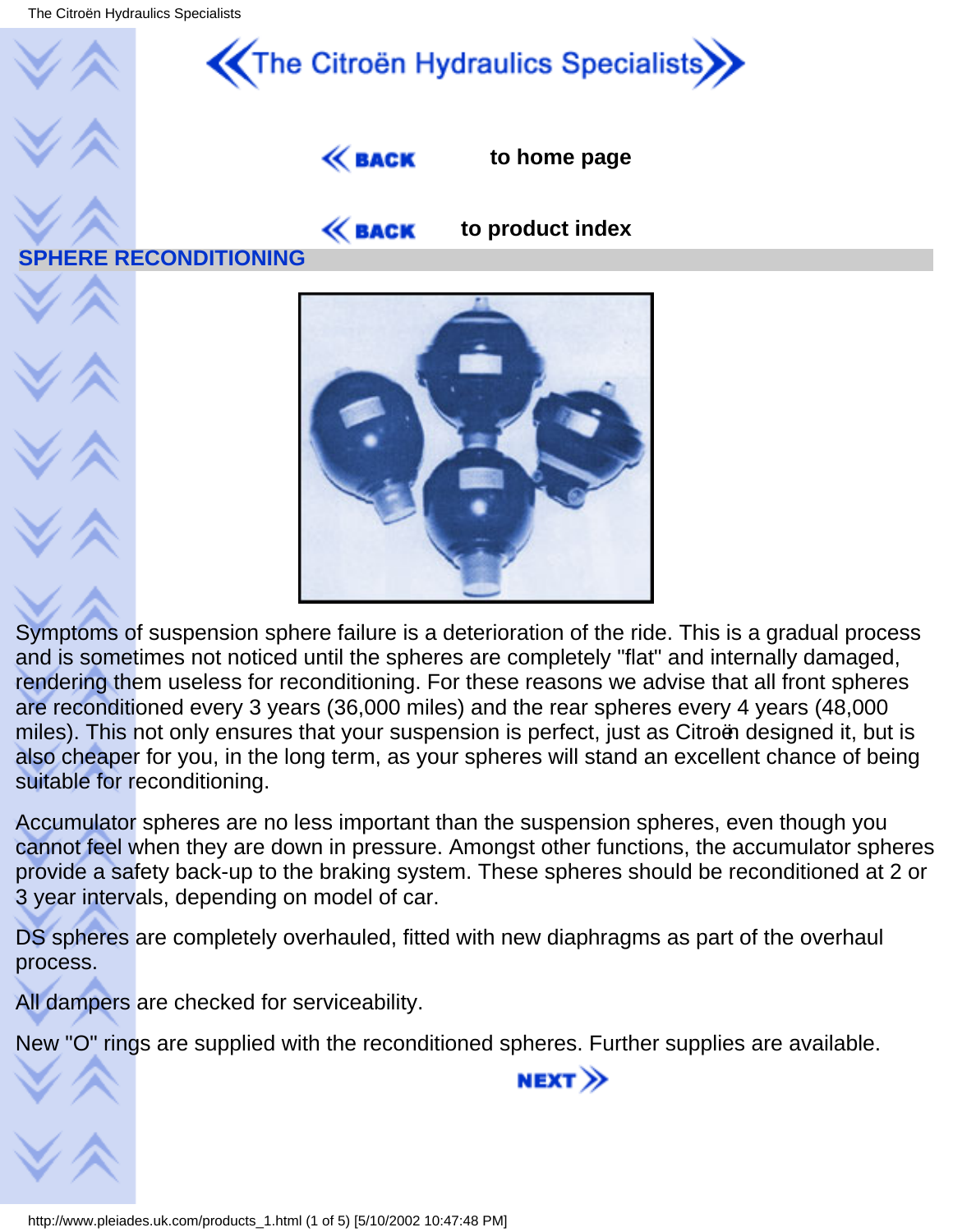

Our band wrench has been specifically designed to remove all spheres (except split type).

The chain wrench can be used on all spheres, but is particularly useful in the removal of CX safari rear, DS and SM spheres.





LHM is the hydraulic fluid that is commonly used in all post 1966 hydraulic Citroëns.

Pleiades Synthetic Hydraulic Fluid can be used in pre 1966 Citroen DS, where the original hydraulic fluid was LHS2.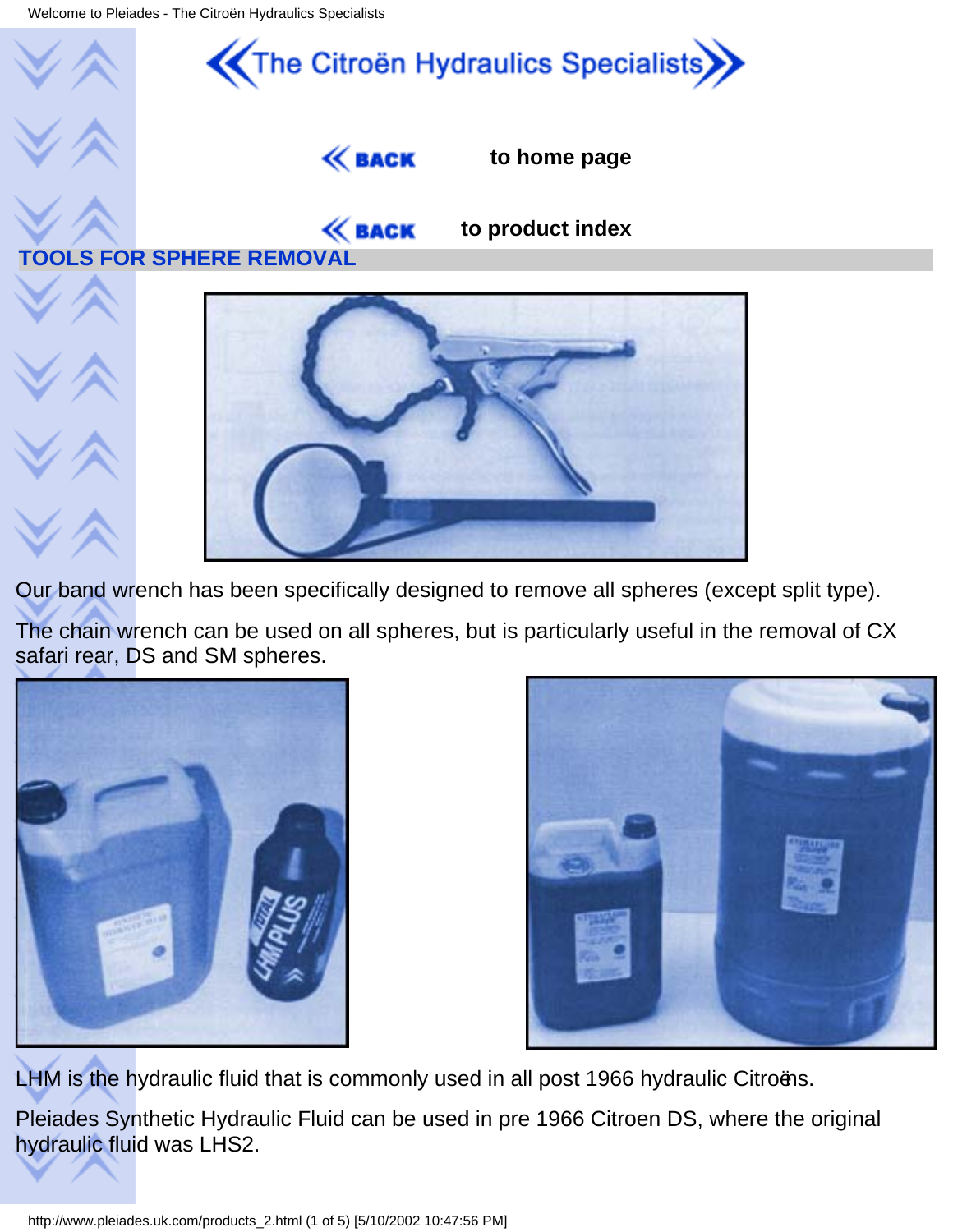**mineral, citroen.** 

Hydraflush is a special fluid developed by Pleiades and is used for cleaning dirty or contaminated LHM hydraulic systems.





**citroen parts, citroen hydraulics specialists, suspension sphere, maserati hydraulics, liquid hydraulic mineral, rolls royce hydraulics, citroen servicing, citroen spares Pleiades is a UK leading dealer of citroen parts, suspension spehere, rolls royce hydraulics, maserati hydraulics, citroen spares, citroen hydraulics specialists, liquid hydraulic**

> citroen parts, citroen hydraulics specialists, suspension sphere, maserati hydraulics, liquid hydraulic mineral, rolls royce hydraulics, citroen servicing,

citroen spares **Pleiades is a**

**UK leading dealer of citroen parts, suspension spehere, rolls royce hydraulics, maserati hydraulics, citroen spares, citroen hydraulics specialists, liquid hydraulic mineral, citroen. citroen parts, citroen hydraulics specialists, suspension sphere, maserati hydraulics,**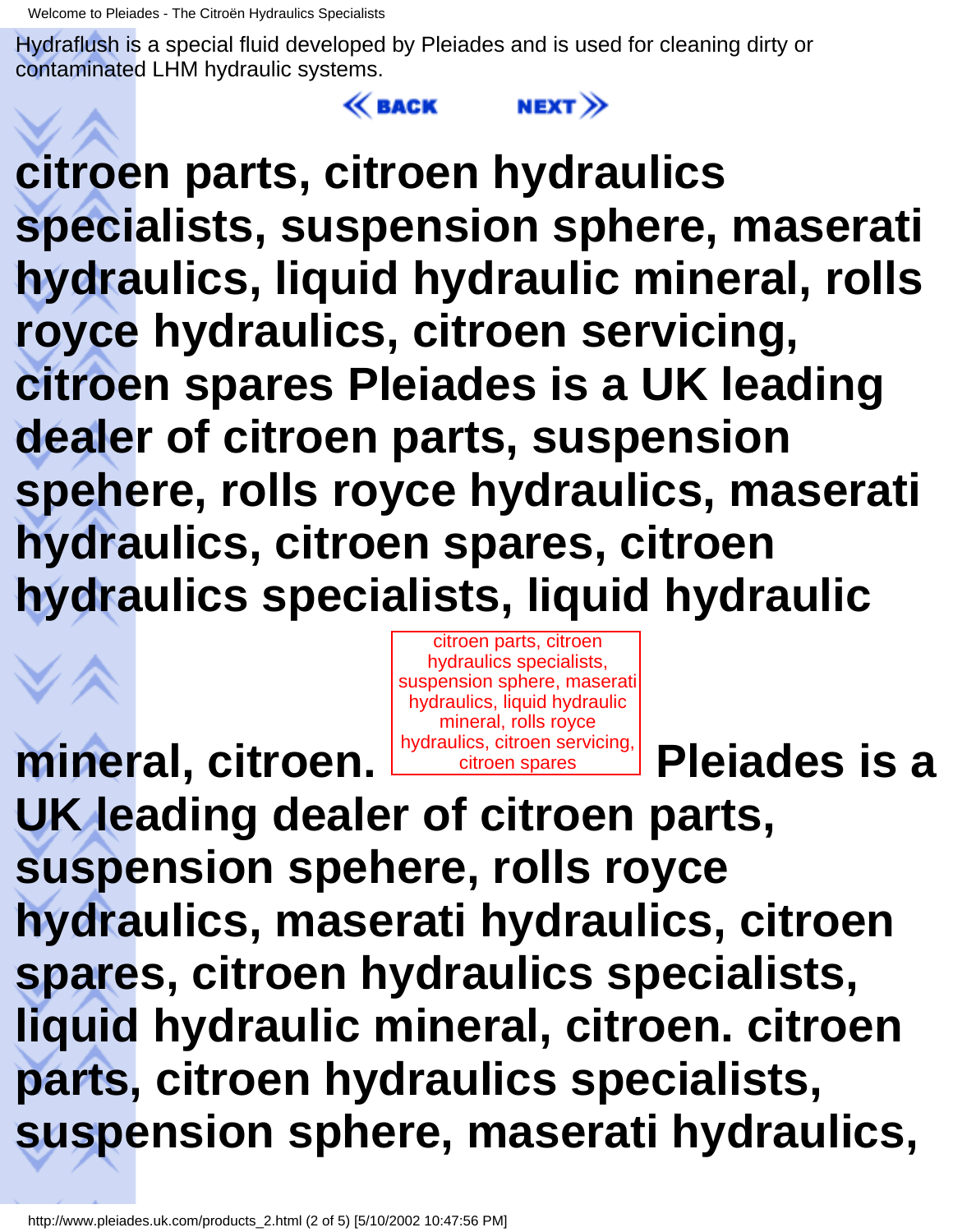

1/TYPE A 2/TYPE D

The type "A" tool is a single size tool and is available in either 3.5 or 4.5mm it is small enough to be used easily on the vehicle for flaring new ends on old pipes and can be used in the vice.



The type "D" tool is used vice mounted, and is a single action tool, die and punch sets are available in 3.5mm, 4.5mm, and 6.35mm for Citroën pipes.

Die and punch sets are available in D.I.N. and S.A.E. as used in Peugeot, Renault, Ford etc.

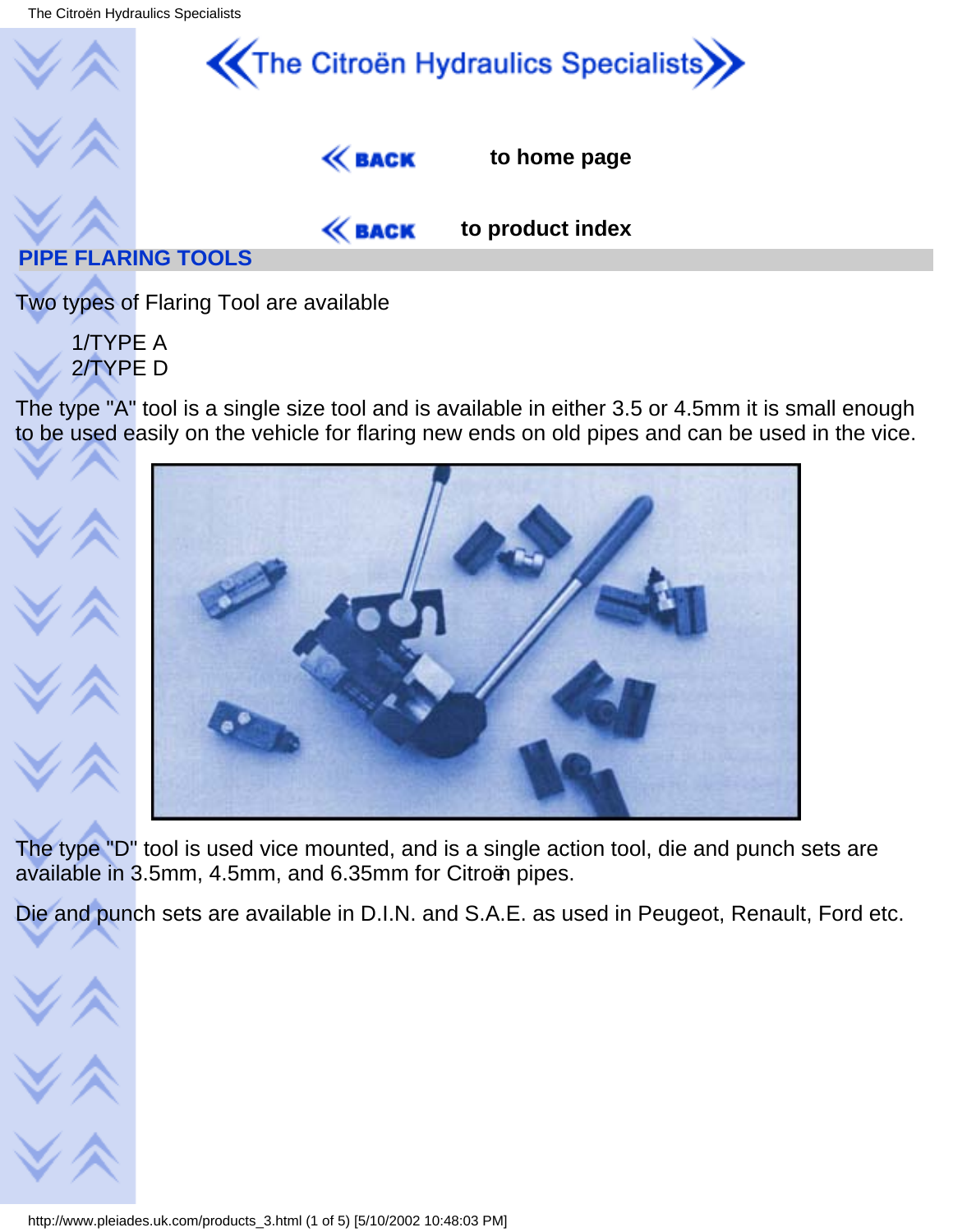

 $NEXT$ 

Pipe bending tools are available. Pipe flare nut spanners are available in sizes 8/10mm and 9/11mm.

 $\ll$  back

# **citroen parts, citroen hydraulics specialists, suspension sphere, maserati hydraulics, liquid hydraulic mineral, rolls royce hydraulics, citroen servicing, citroen spares Pleiades is a UK leading dealer of citroen parts, suspension spehere, rolls royce hydraulics, maserati hydraulics, citroen spares, citroen hydraulics specialists, liquid hydraulic**

citroen parts, citroen hydraulics specialists, suspension sphere, maserati hydraulics, liquid hydraulic mineral, rolls royce

#### **mineral, citroen.**  hydraulics, citroen servicing, citroen spares **Pleiades is a UK leading dealer of citroen parts,**

http://www.pleiades.uk.com/products\_3.html (2 of 5) [5/10/2002 10:48:03 PM]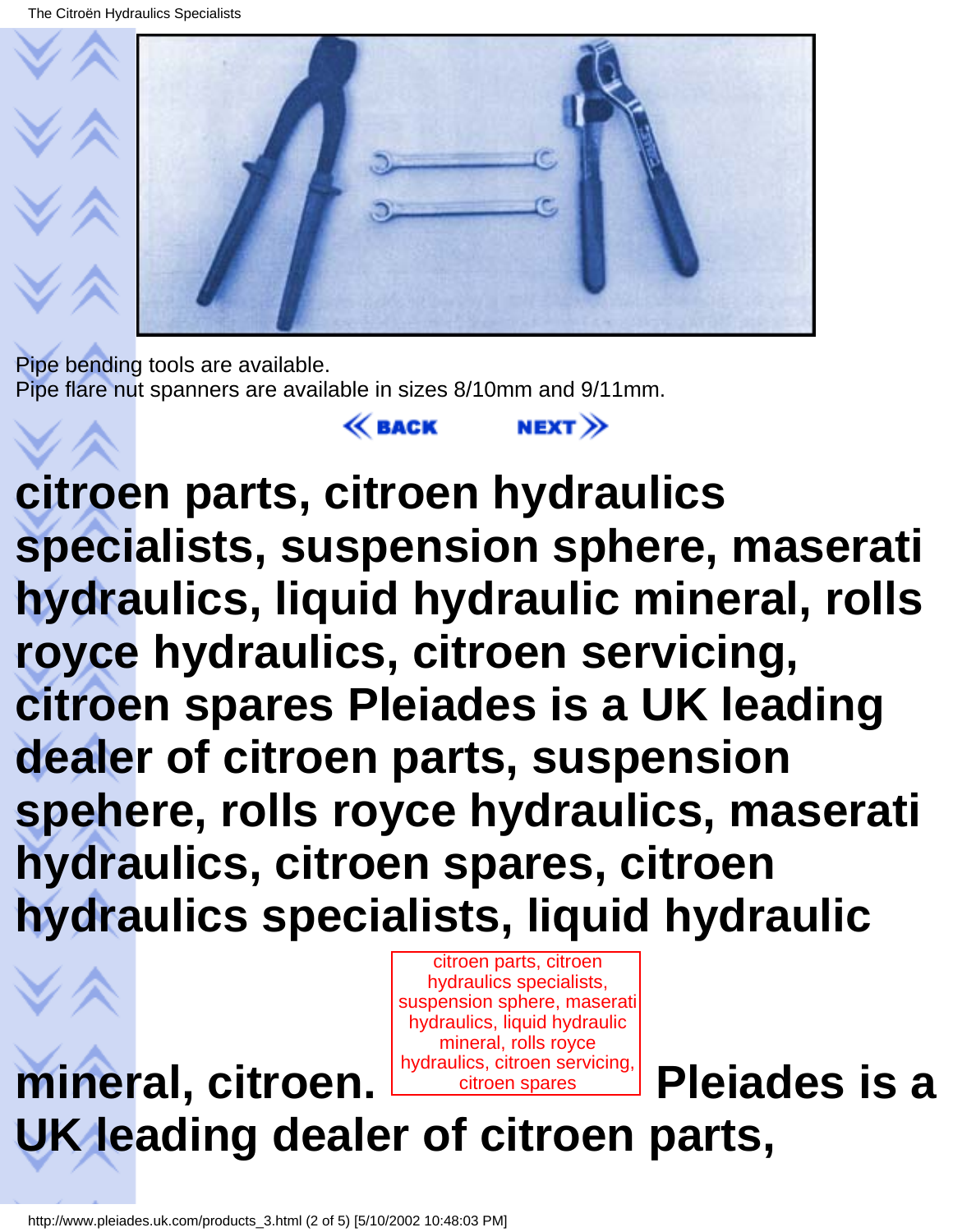

Our 3.5mm, 4.5mm and 6.35mm pipe is cupro-nickel (90./10) for malleability, strength and corrosion resistance. It is made to British Standard specification - BS 2871 Part 2. We can supply any length you require.

If you inform us of the length, we will make up any pipe for you.

Some pipes (especially BX) are available made up and off the shelf.

The sizes relate to the outside diameter of the pipe.

### **THESE PIPES CARRY A VEHICLE LIFE GUARANTEE**



The fittings and couplings are nickel plated to resist corrosion. 3.5mm and 4.5mm male fittings have a 10mm hexagon head for improved efficiency. Female couplings are useful if only a part of a pipe is being replaced and a join is required.

"T" pieces in 3.5mm and 4.5mm are available.

Pipe seals are available in all 3 sizes and in both material types - for LHM or brake fluid/HS2.

New Citroën flexible hoses are available. Please see price list.

Plastic and rubber return pipes are available on request.

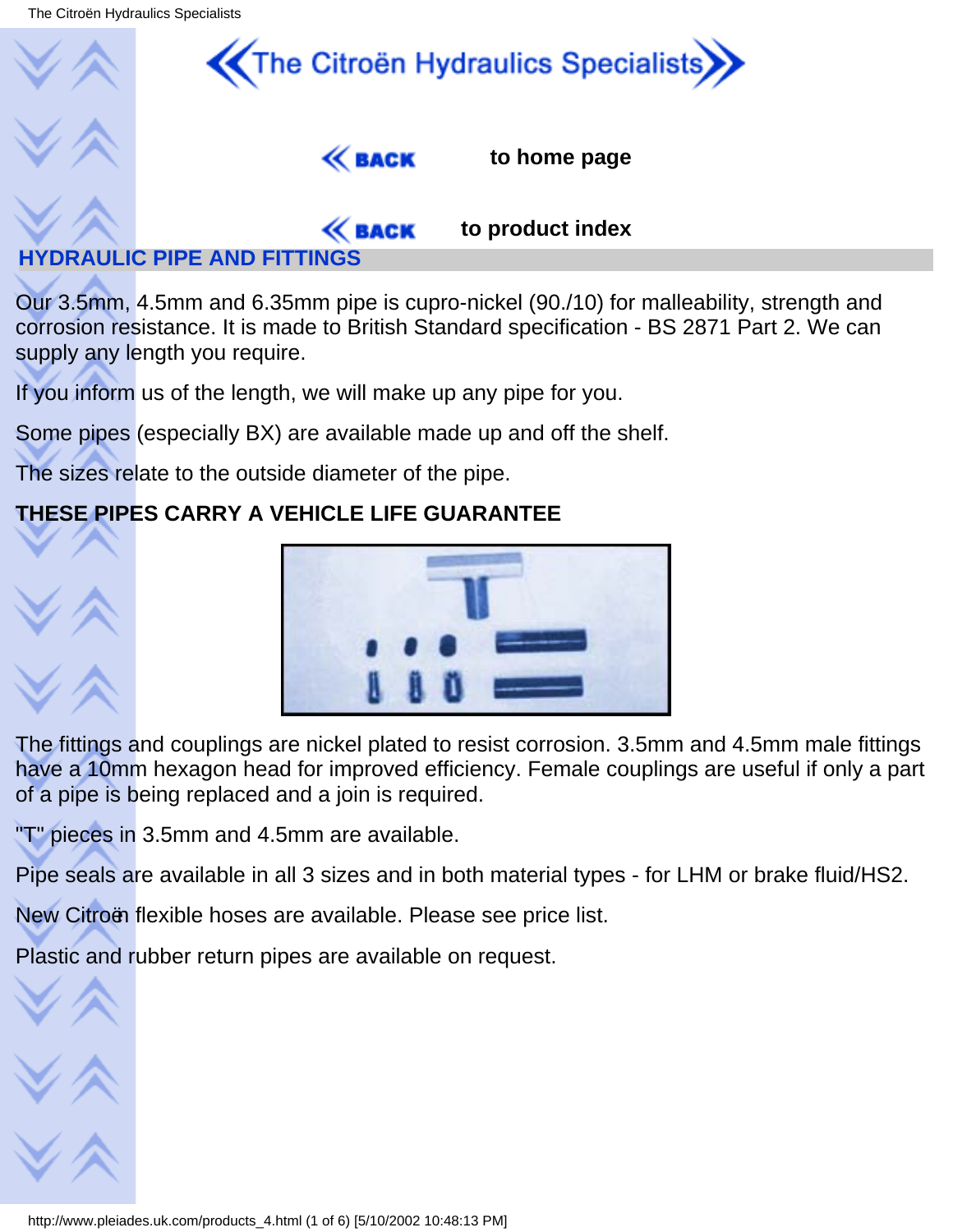

The emergency kit is an essential breakdown aid. With it, you will be able to effect a fast and safe roadside repair of a burst hydraulic pipe. The kit comprises of a Type A flaring tool, 2 metres of high pressure hydraulic pipe, 6 fittings, 6 seals, 2 couplings, 2 metres off plastic return pipe, 4 collars and 1 regulator return pipe repair kit.

Please specify pipe size and hydraulic fluid type, when ordering. A list of the required standard tools accompanies the kit.

 $NEXT$ 

 $\ll$  BACK

Parts for these kits are available as separate items.

# **citroen parts, citroen hydraulics specialists, suspension sphere, maserati hydraulics, liquid hydraulic mineral, rolls royce hydraulics, citroen servicing, citroen spares Pleiades is a UK leading dealer of citroen parts, suspension spehere, rolls royce hydraulics, maserati hydraulics, citroen spares, citroen hydraulics specialists, liquid hydraulic**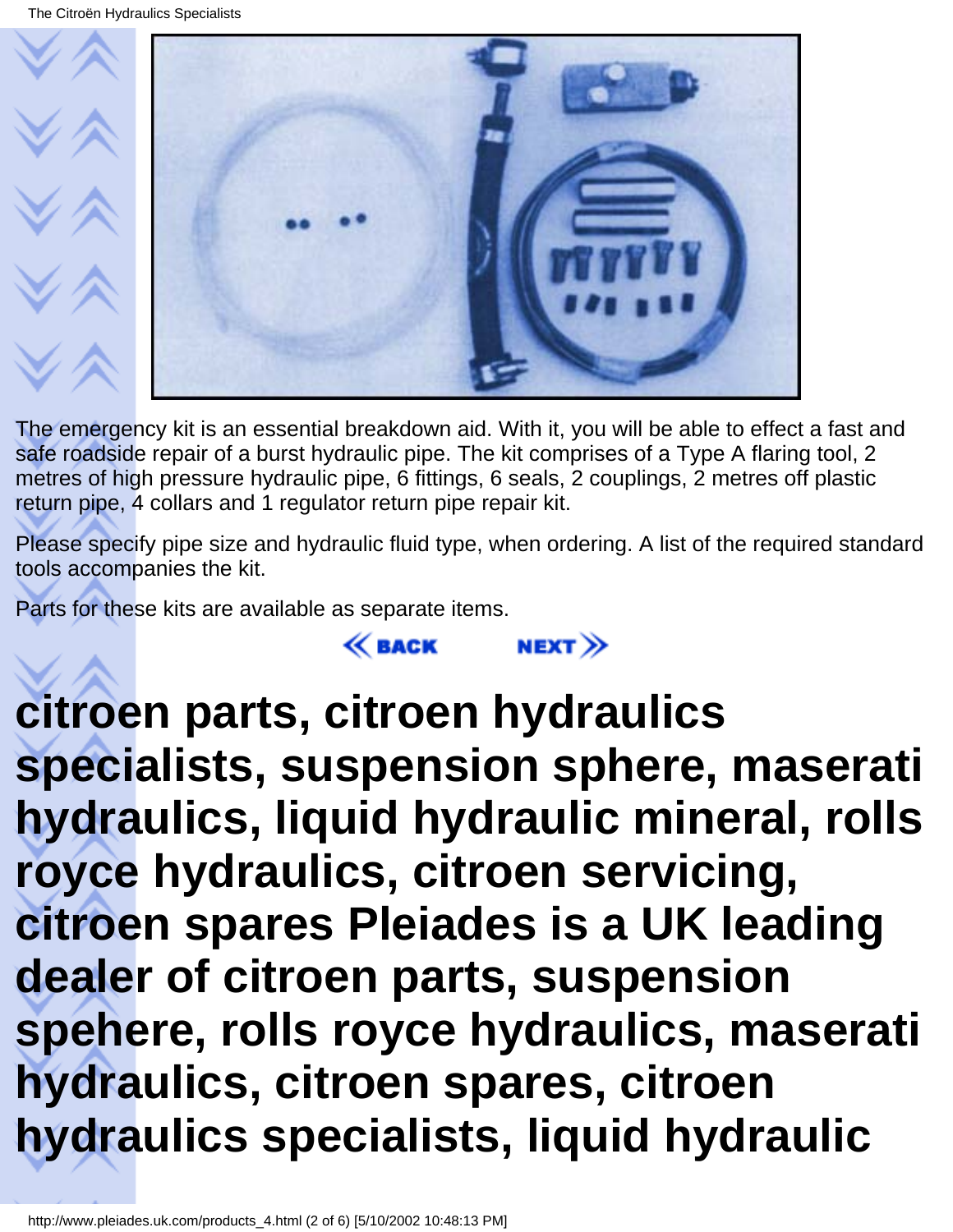

This pressure kit is an essential tool for fault diagnosis. It is used for checking the pressures at various points on the vehicle. No professional workshop should be without one.

 $NEXT$ 

 $\ll$  BACK

# **citroen parts, citroen hydraulics specialists, suspension sphere, maserati hydraulics, liquid hydraulic mineral, rolls royce hydraulics, citroen servicing, citroen spares Pleiades is a UK leading dealer of citroen parts, suspension spehere, rolls royce hydraulics, maserati hydraulics, citroen spares, citroen hydraulics specialists, liquid hydraulic**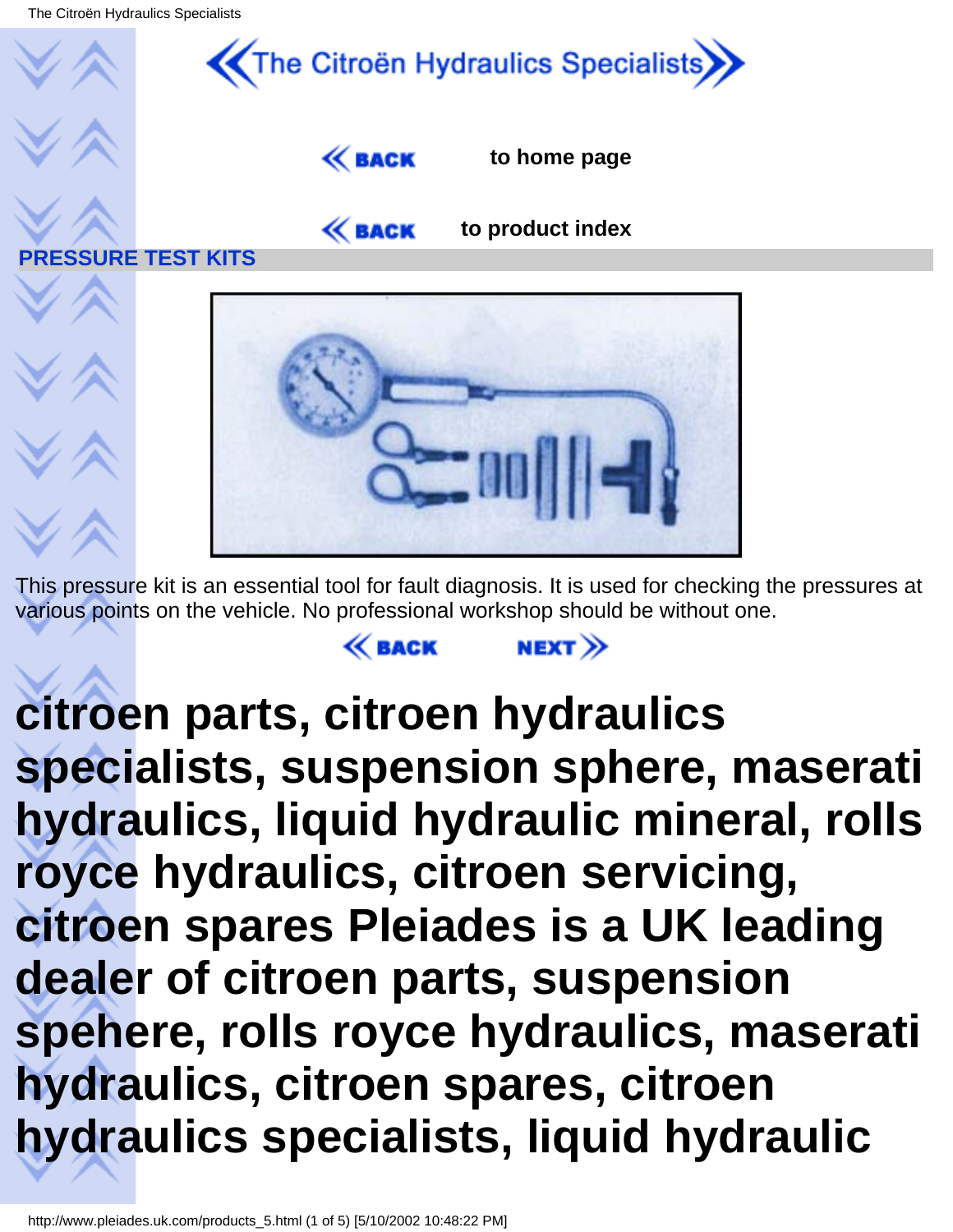

Symptoms of brake valve failure can be recognised as (A) External leakage (B) Car sinks rapidly at back.

 $NEXT$ 

 $\ll$  BACK

Please state model and year of car when ordering.

# **citroen parts, citroen hydraulics specialists, suspension sphere, maserati hydraulics, liquid hydraulic mineral, rolls royce hydraulics, citroen servicing, citroen spares Pleiades is a UK leading dealer of citroen parts, suspension spehere, rolls royce hydraulics, maserati hydraulics, citroen spares, citroen**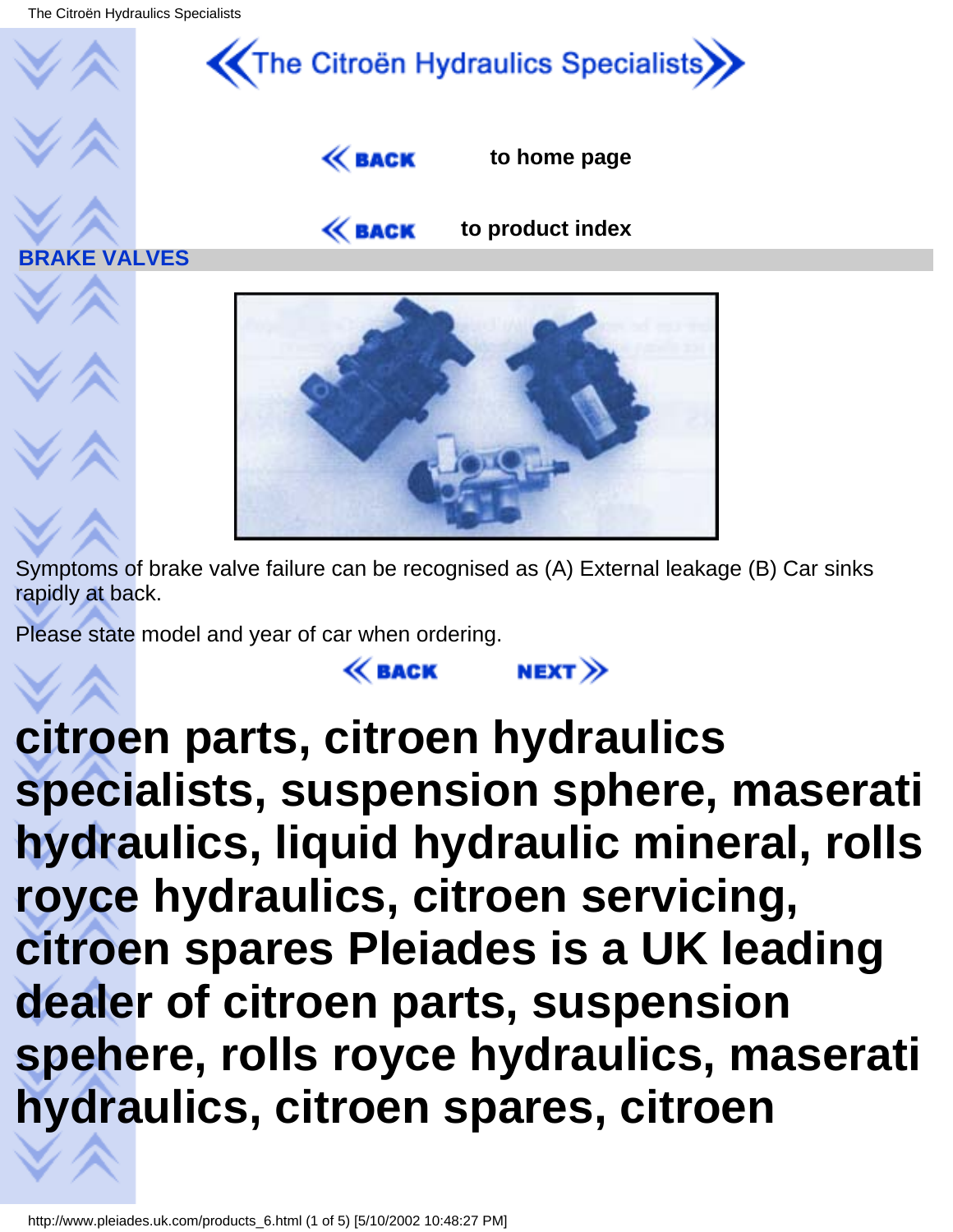

**EACK** 

Height corrector failure can be similar to that of low suspension sphere pressure. The car is very slow to react to changes in suspension. Height correctors are guaranteed against leakage, but cannot be guaranteed against slow operation due to dirty fluid. Therefore we recommend the fluid is changed at the same time as the height correctors are changed and kept clean by regular fluid changes.

NEXT $\gg$ 

# **citroen parts, citroen hydraulics specialists, suspension sphere, maserati hydraulics, liquid hydraulic mineral, rolls royce hydraulics, citroen servicing, citroen spares Pleiades is a UK leading dealer of citroen parts, suspension spehere, rolls royce hydraulics, maserati hydraulics, citroen spares, citroen**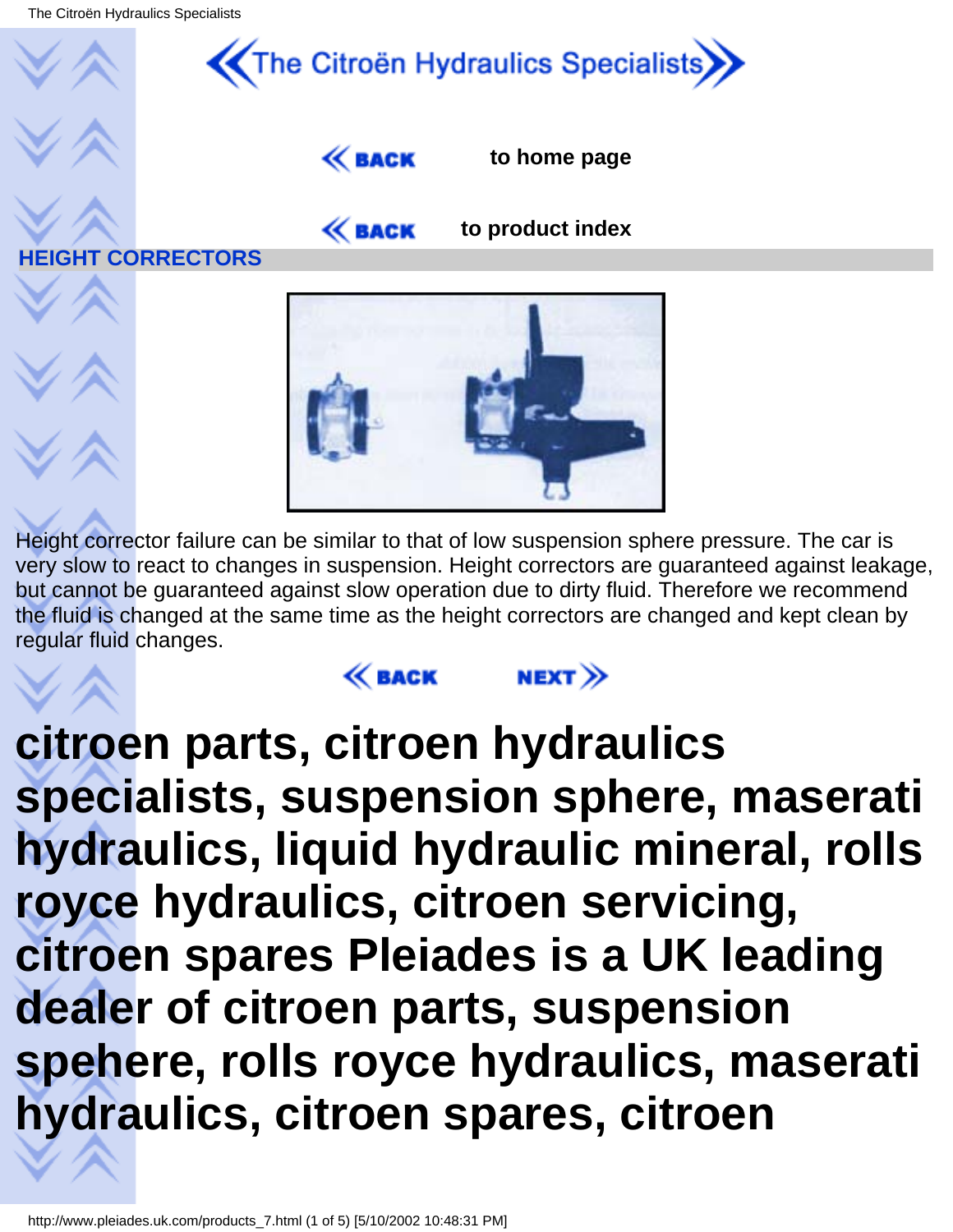

Suspension cylinder failure can be recognised by (A) External Leakage (B) Car sinks rapidly in the affected area. Suspension cylinders are not always suitable for reconditioning due to excessive corrosion.

NEXT $\gg$ 

**EACK** 

**citroen parts, citroen hydraulics specialists, suspension sphere, maserati hydraulics, liquid hydraulic mineral, rolls royce hydraulics, citroen servicing, citroen spares Pleiades is a UK leading dealer of citroen parts, suspension**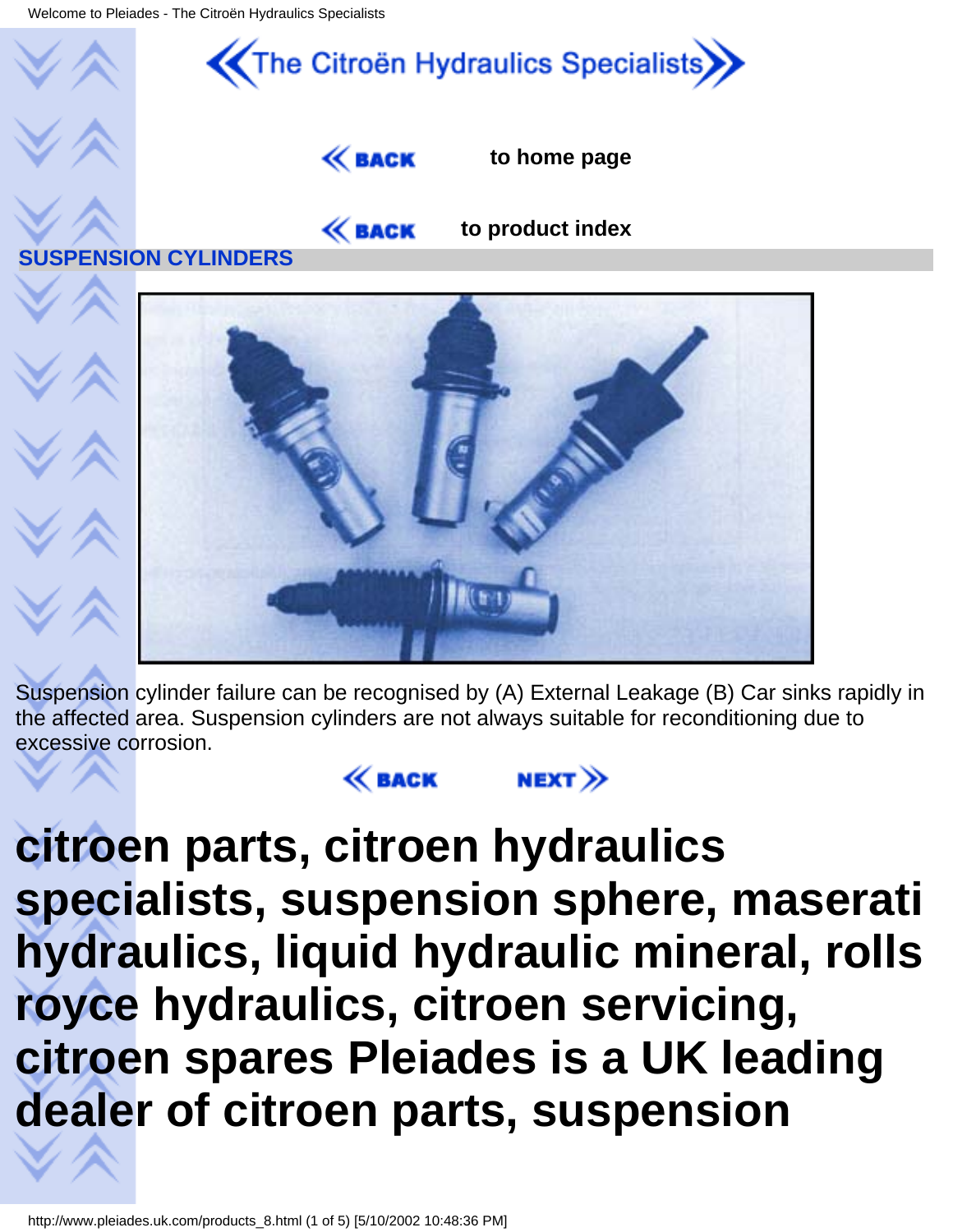

Pressure regulators and priority valves are available for all models.



**citroen parts, citroen hydraulics specialists, suspension sphere, maserati hydraulics, liquid hydraulic mineral, rolls royce hydraulics, citroen servicing, citroen spares Pleiades is a UK leading dealer of citroen parts, suspension spehere, rolls royce hydraulics, maserati hydraulics, citroen spares, citroen hydraulics specialists, liquid hydraulic**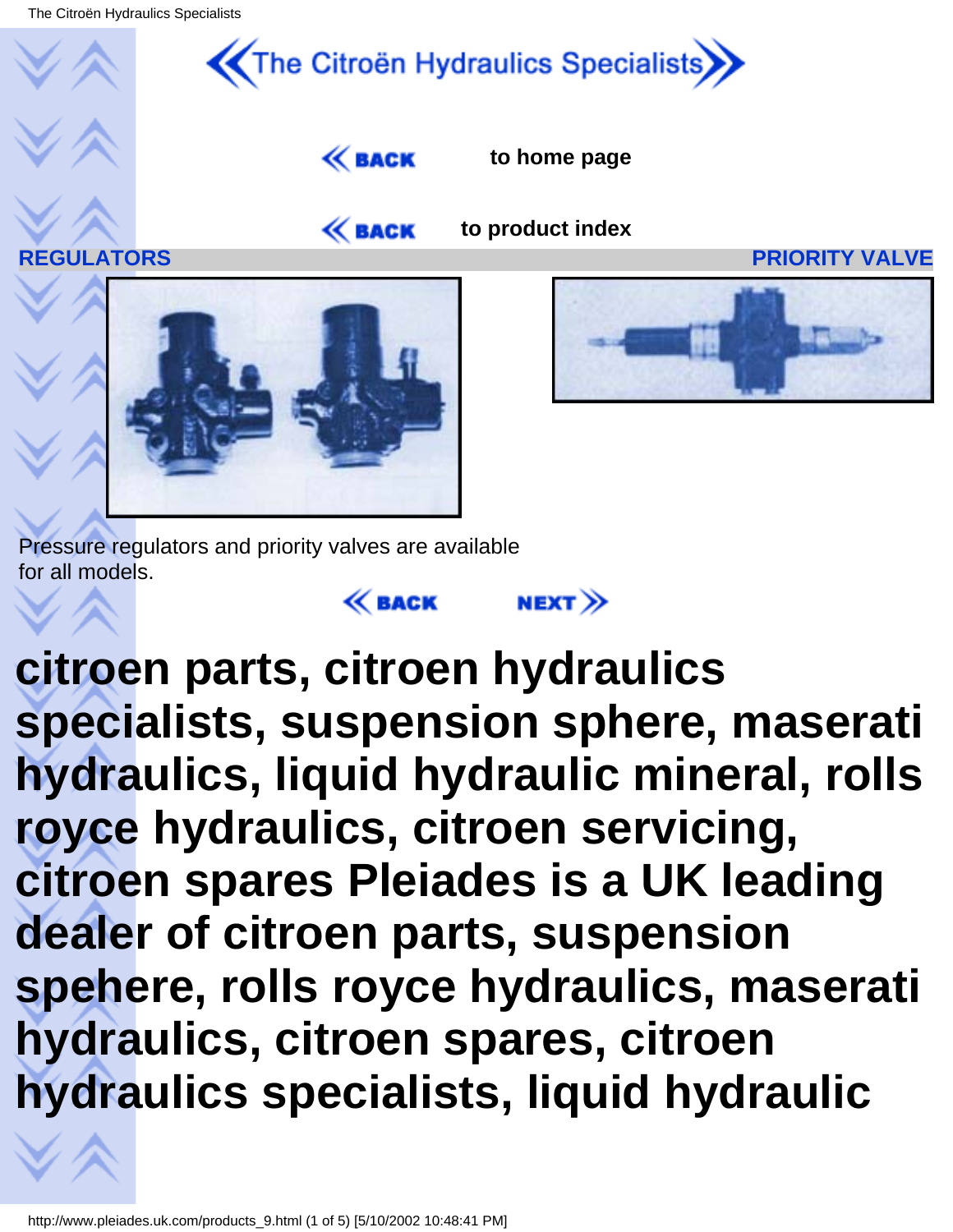

Hydraulic pumps are available for all Citroën models.

Symptoms of failure can be:

- a) Fluid leakage
- b) Noisy operation
- c) Slow raising of the car even with high revs
- d) Pump casing overheats
- e) Intermittent heavy steering (on BX/XM)

### **IMPORTANT INFORMATION**

The "V" belt used on a 5 cylinder pump needs to be very tight to prevent belt slippage.

The Multi "V" belt used on a Xantia pump does not need to be too tight, overlightening can/will cause leakage and/or serious internal damage to the pump.

**N.B. to comply with our warranty terms, the main accumulator sphere must be changed**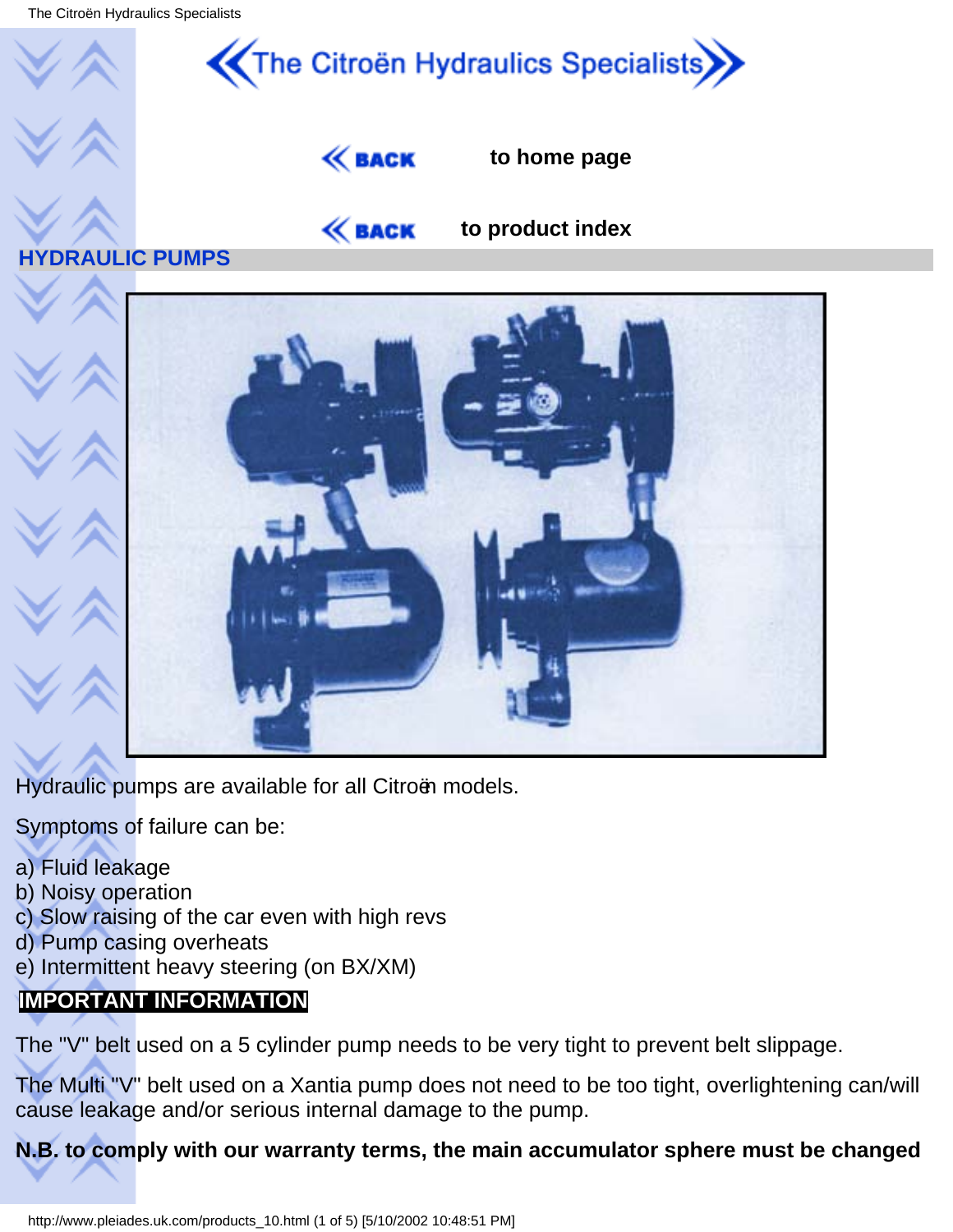

Overhauled calipers are available for the rear of the BX, CX, GS, XM and Xantia.

Overhauled front calipers are available for BX models. These are stainless steel sleeved which make them far superior to the original parts.

Other calipers i.e. DS front can be overhauled on request.

Brake pads, pad fitting kits, discs and handbrake cables are also available.

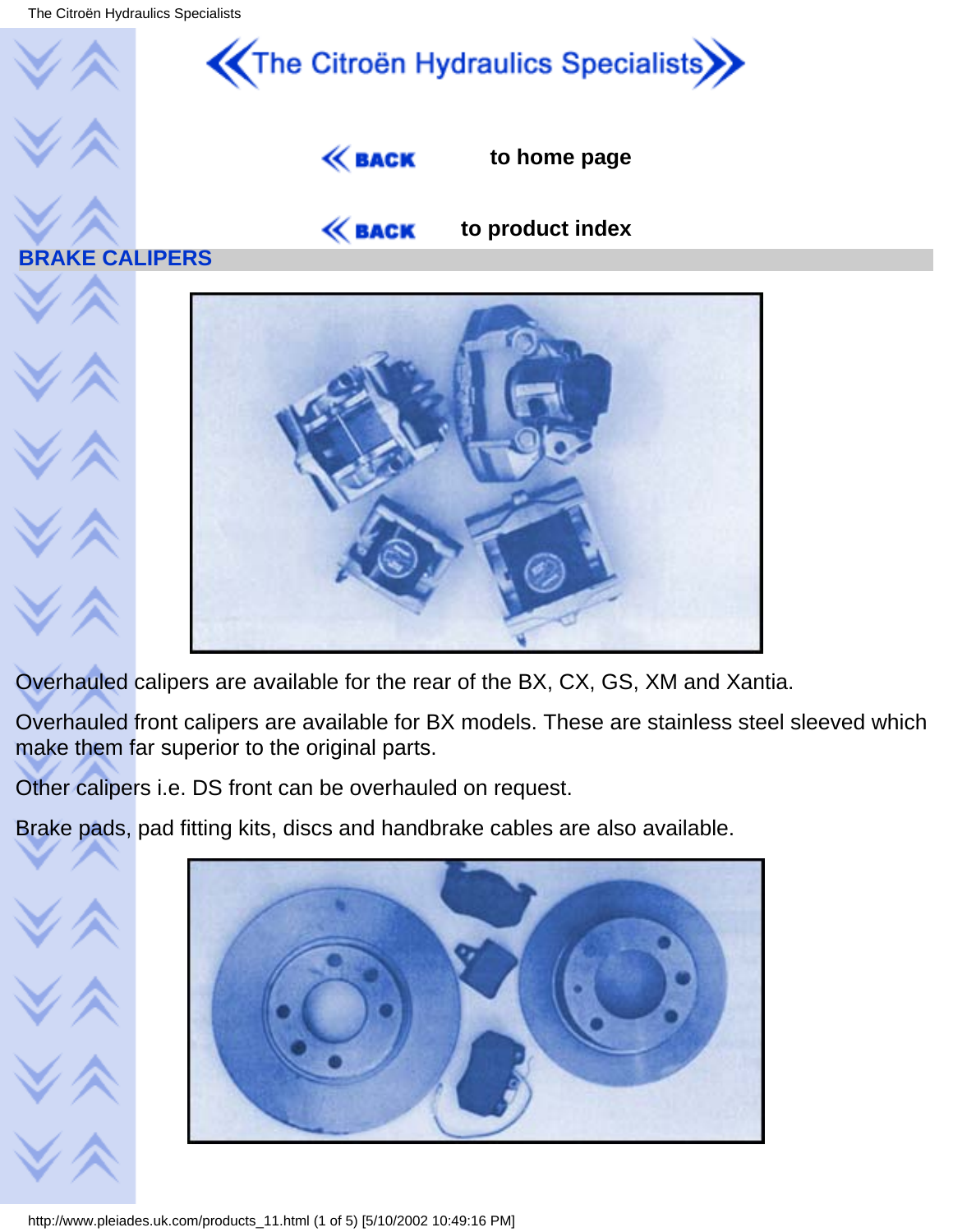

Symptoms of failure of the CX control unit can be indicated by one or more of the following:

- Asymmetric heavy steering i.e. in R.H.D. models heavy to left and normal to right
- Lack of stiffening of the steering with increasing road speed
- Fluid leakage

Failure of the CX power steering rack can be usually indicated by:

● Fluid leakage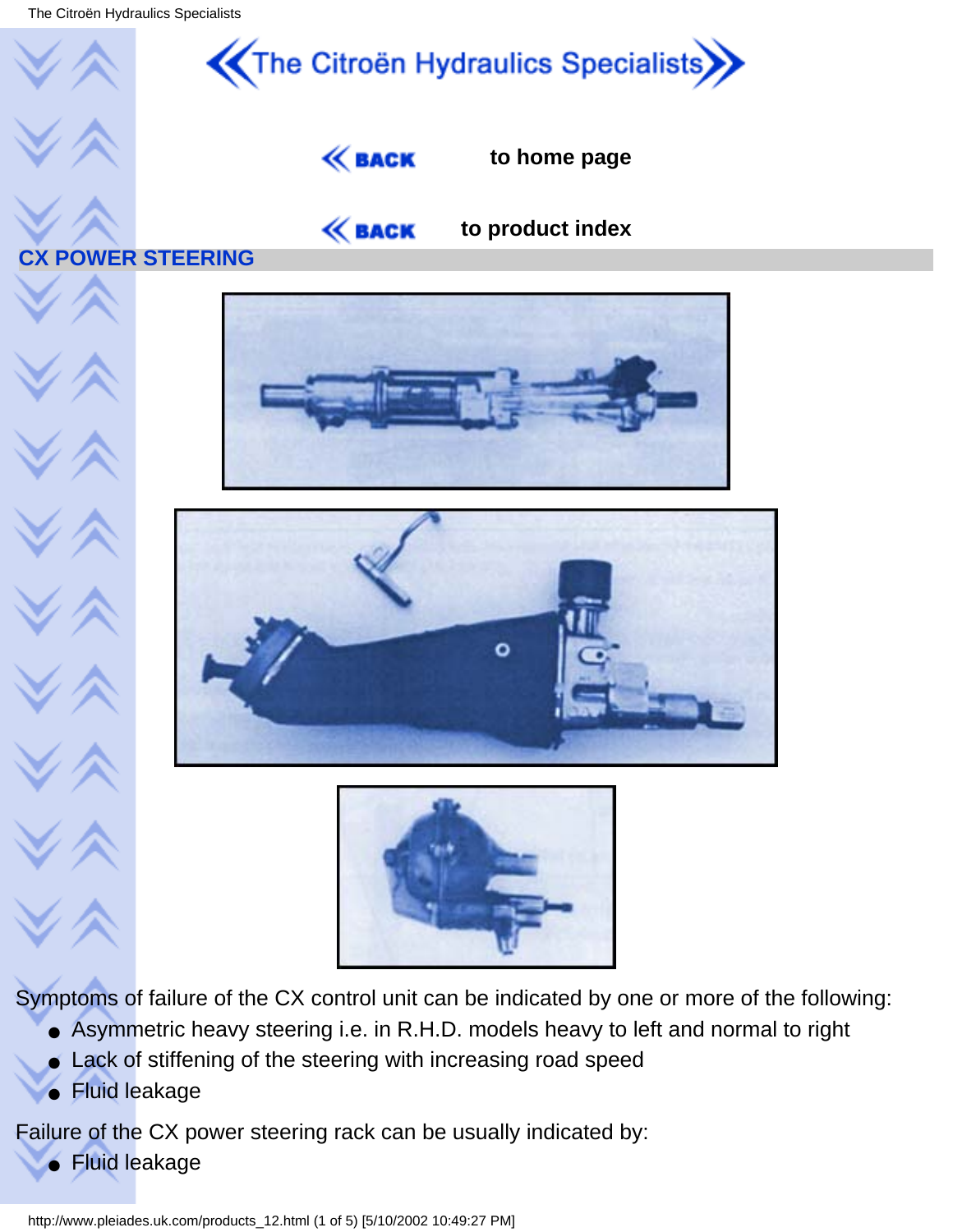$\bullet$  Excessive pinion play

Both of these will result in MOT failure. The rack will wear quickly if used with a faulty control unit. Gaiters are available for the steering rack.

 $NEXT$ 

Failure of the steering governor can be indicated by:

- "Twitchy steering"
- Lack of stiffening of the steering with increasing road speed

**EACK** 

**citroen parts, citroen hydraulics specialists, suspension sphere, maserati hydraulics, liquid hydraulic mineral, rolls royce hydraulics, citroen servicing, citroen spares Pleiades is a UK leading dealer of citroen parts, suspension spehere, rolls royce hydraulics, maserati hydraulics, citroen spares, citroen hydraulics specialists, liquid hydraulic**

> citroen parts, citroen hydraulics specialists, suspension sphere, maserati hydraulics, liquid hydraulic mineral, rolls royce hydraulics, citroen servicing,

citroen spares **Pleiades is a**

**UK leading dealer of citroen parts, suspension spehere, rolls royce hydraulics, maserati hydraulics, citroen spares, citroen hydraulics specialists,**

**mineral, citroen.**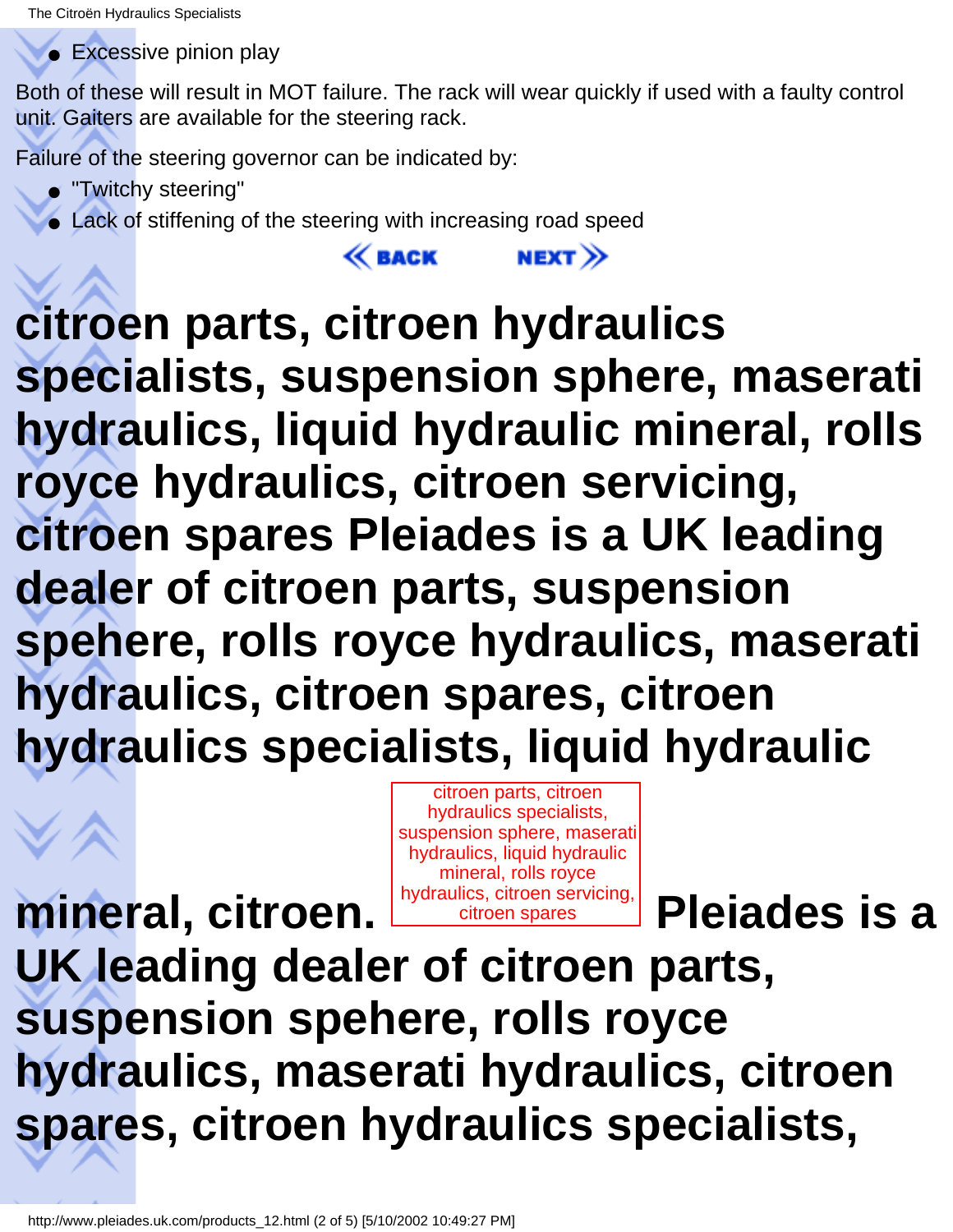The Citroën Hydraulics Specialists



BX Front Struts are available as inserts.

Common failure is:

- Struts sticking Jerky to rise (groaning noise)
- Struts leaking Blowing off return pipes and sinking at the front of the car

Strut Return Pipes and Clips are available separately if required.

Clic pliers are available for fitting purposes.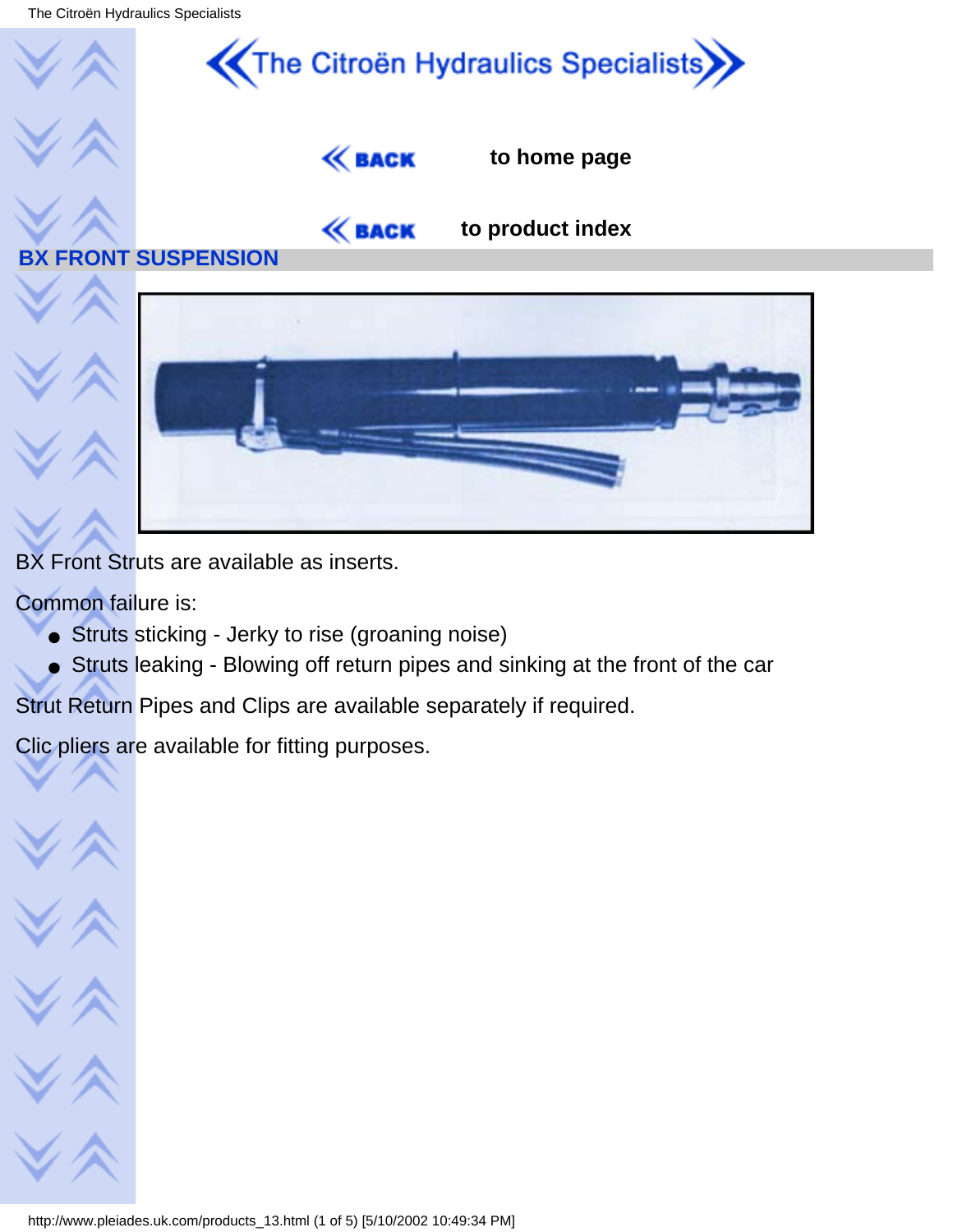

**citroen parts, citroen hydraulics specialists, suspension sphere, maserati hydraulics, liquid hydraulic mineral, rolls royce hydraulics, citroen servicing, citroen spares Pleiades is a UK leading dealer of citroen parts, suspension spehere, rolls royce hydraulics, maserati hydraulics, citroen spares, citroen hydraulics specialists, liquid hydraulic**

**mineral, citroen.** 

citroen parts, citroen hydraulics specialists, suspension sphere, maserati hydraulics, liquid hydraulic mineral, rolls royce hydraulics, citroen servicing,

citroen spares **Pleiades is a**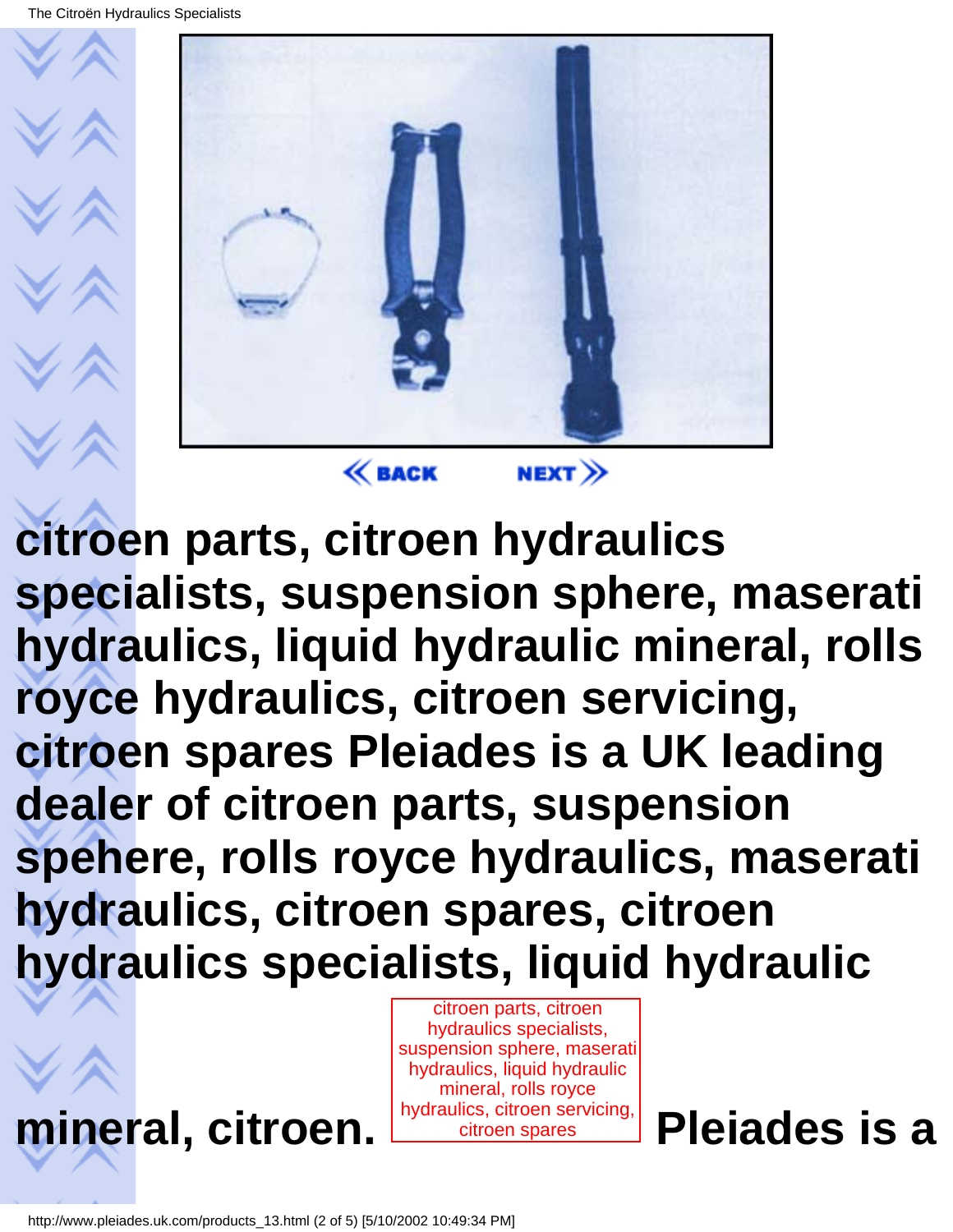

The F.D.V. is fitted to BX models with power steering, XM's and early type Xantia's. The purpose of the F.D.V. is to divert fluid to the steering at the required flow rate and pressure whilst ensuring fluid priority to the brakes and suspension.





Failure can be difficult to diagnose except for obvious leaks. Heavy steering at all times can be due to F.D.V. problems, if in doubt it is always best to send in the suspect F.D.V. for testing.

#### **POWER STEERING PINION VALVE**

Common failure of the pinion valve is:

- External leakage
- Stiff steering in one direction only
- When badly worn, steering can become stiff in both directions



### **TIP!!**

Pinion valve leakage can be caused by blocked return pipes, when fitting a replacement pinion, it is advisable to blow the return lines through to clear any obstructions.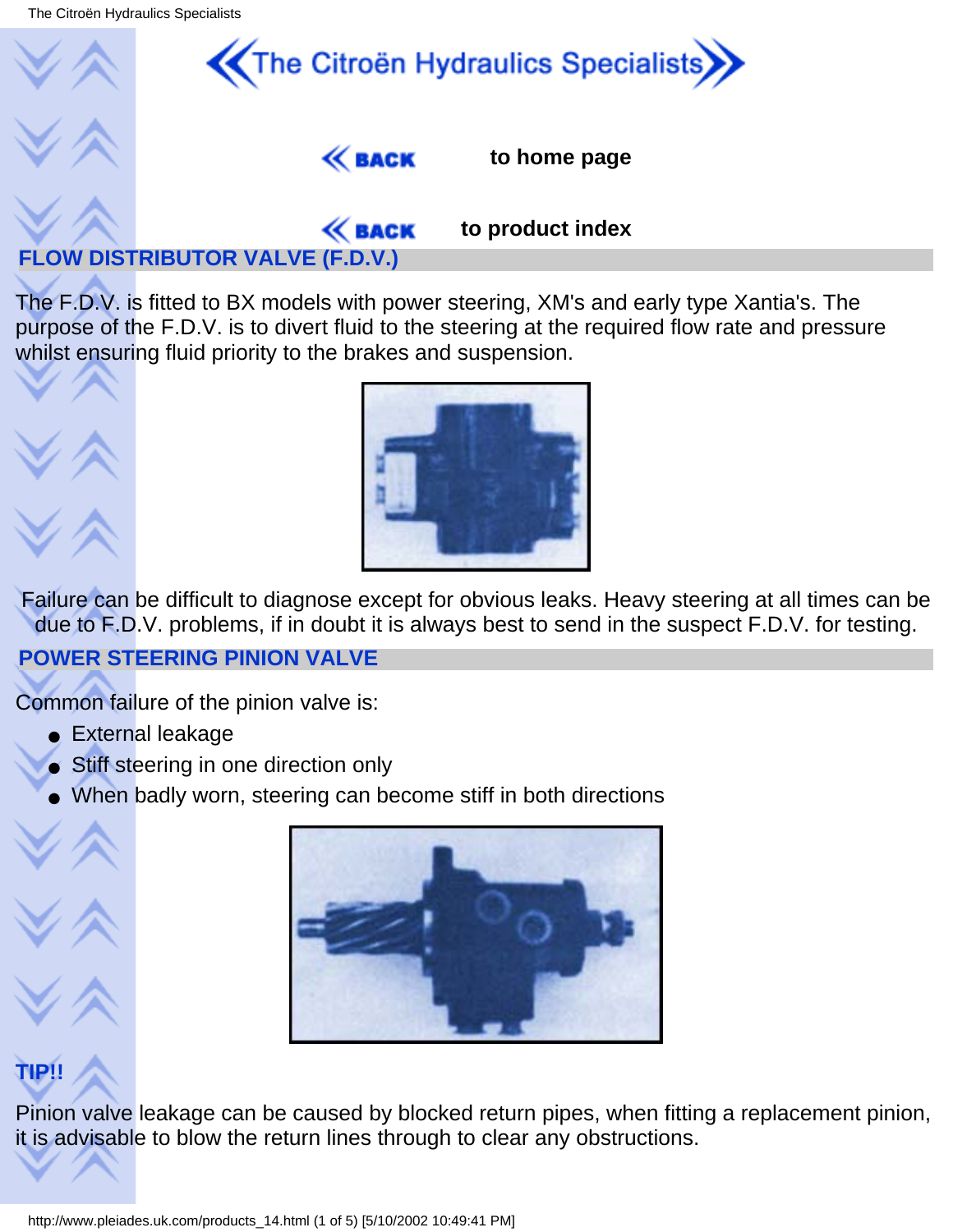



#### **to home page**

**to product index**

#### $\ll$  BACK **THE BX/XM AND XANTIA STEERING**

The BX/XM and Xantia power rack is available in 3 separate parts or as a complete unit i.e.

- Rack housing with ball joints and gaiters
- As above with a pinion fitted
- Complete rack to include pinion and ram

Rams, pinion valves, ball joints, track rod ends and gaiters are all available as separate items if required.





http://www.pleiades.uk.com/products\_15.html (1 of 5) [5/10/2002 10:49:51 PM]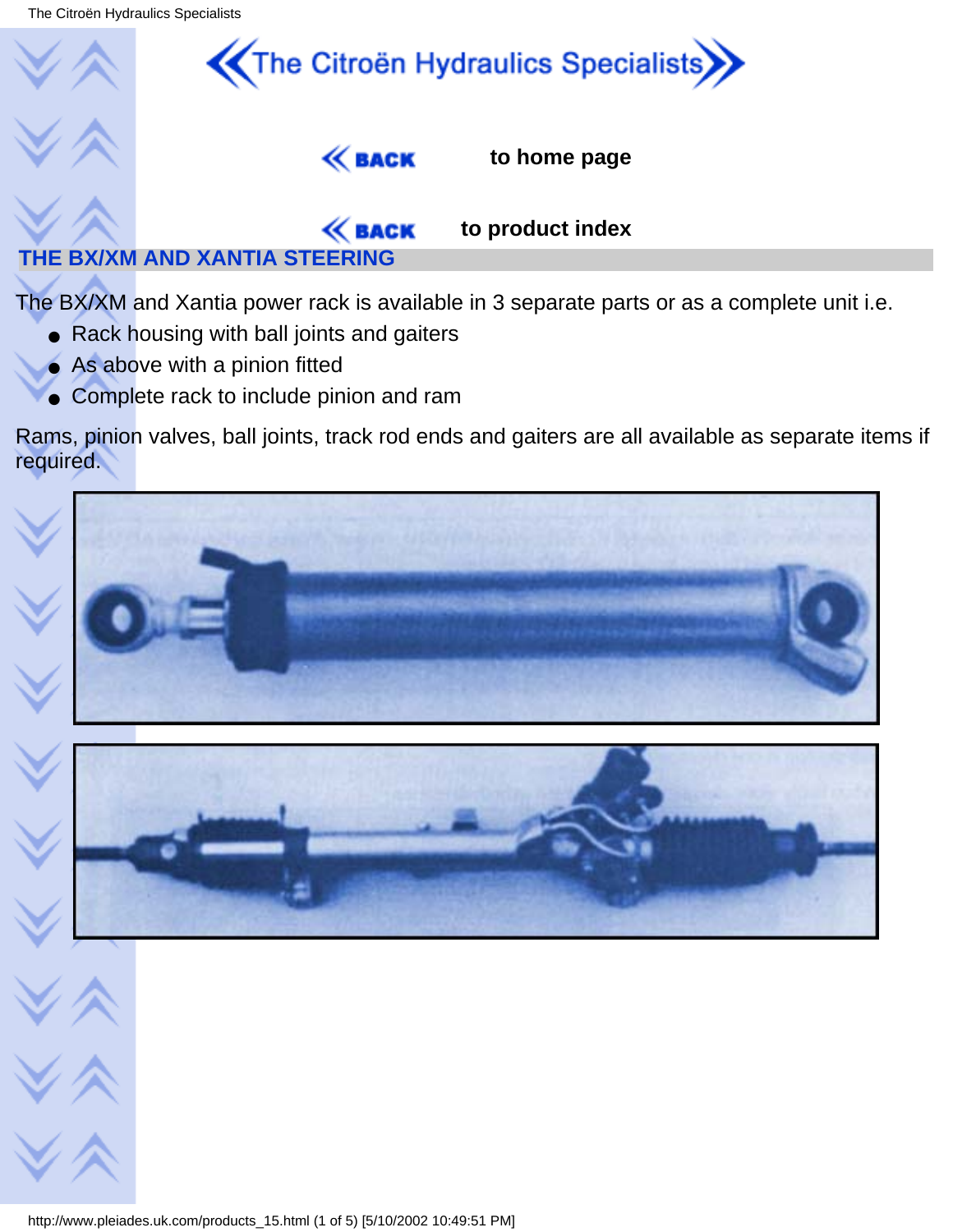

BX Manual Steering Racks are also available.

N.B. all pictures show BX parts, XM and Xantia parts are very similar in looks but are **not** the same part.



**citroen parts, citroen hydraulics specialists, suspension sphere, maserati hydraulics, liquid hydraulic mineral, rolls royce hydraulics, citroen servicing, citroen spares Pleiades is a UK leading dealer of citroen parts, suspension spehere, rolls royce hydraulics, maserati hydraulics, citroen spares, citroen hydraulics specialists, liquid hydraulic**

> citroen parts, citroen hydraulics specialists, suspension sphere, maserati hydraulics, liquid hydraulic mineral, rolls royce

**mineral, citroen.**  hydraulics, citroen servicing, citroen spares **Pleiades is a UK leading dealer of citroen parts,**

http://www.pleiades.uk.com/products\_15.html (2 of 5) [5/10/2002 10:49:51 PM]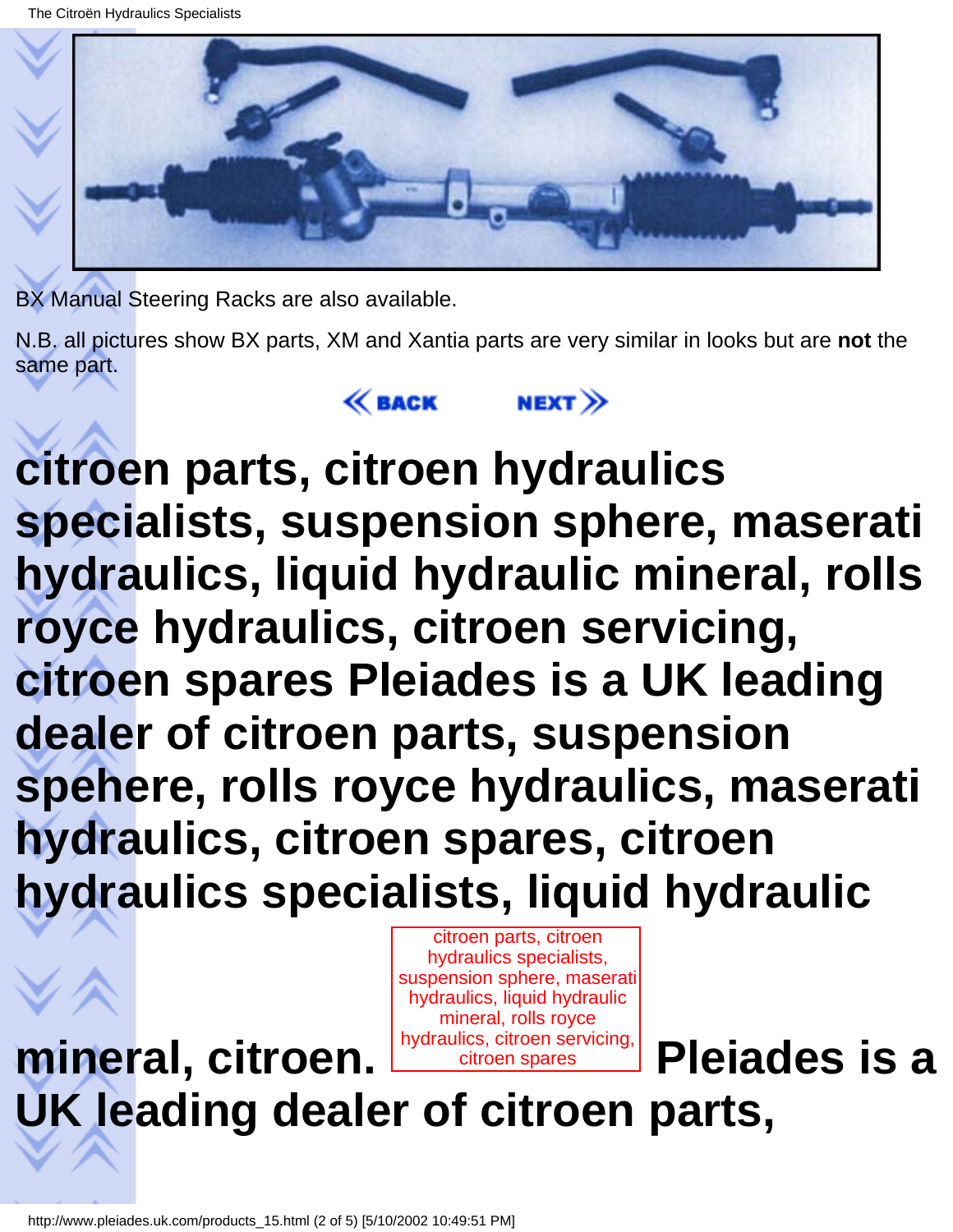The Citroën Hydraulics Specialists



DS Power Steering Racks are available in either LHM or LHS2 and to fit left or right hand drive. When ordering please state type of fluid and left or right hand drive.



Rack Gaiter Sets are also available DS/SM steering racks.

SM Steering Racks are available.

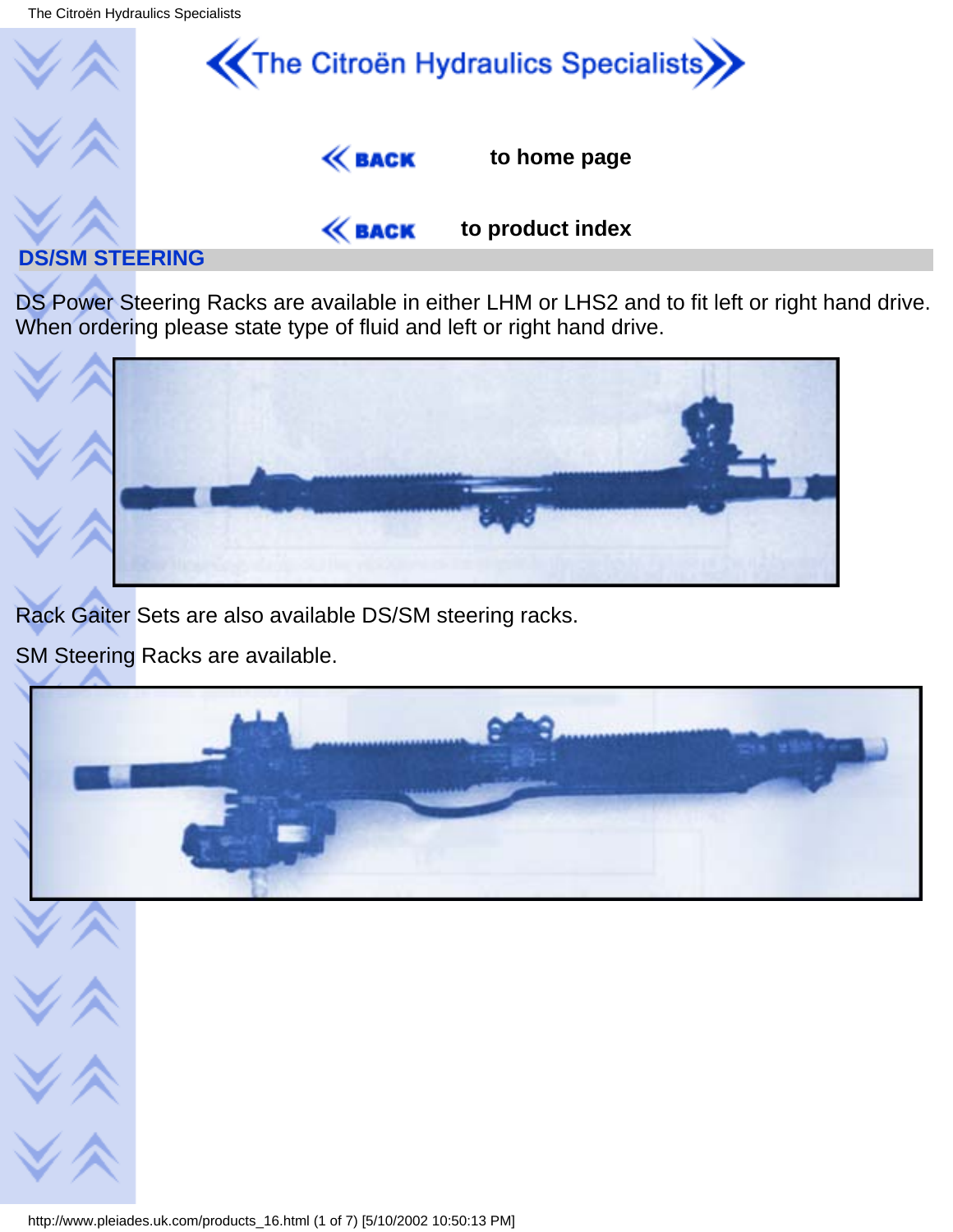

DS or SM track rod failur can be caused by excessive play in the ball joint, resulting in loose steering in extreme cases and MOT failure.



DS centrifugal regulator failure can be indicated by:

- Fluid leakage
- Noisy operation
- Clutch will not engage



http://www.pleiades.uk.com/products\_16.html (2 of 7) [5/10/2002 10:50:13 PM]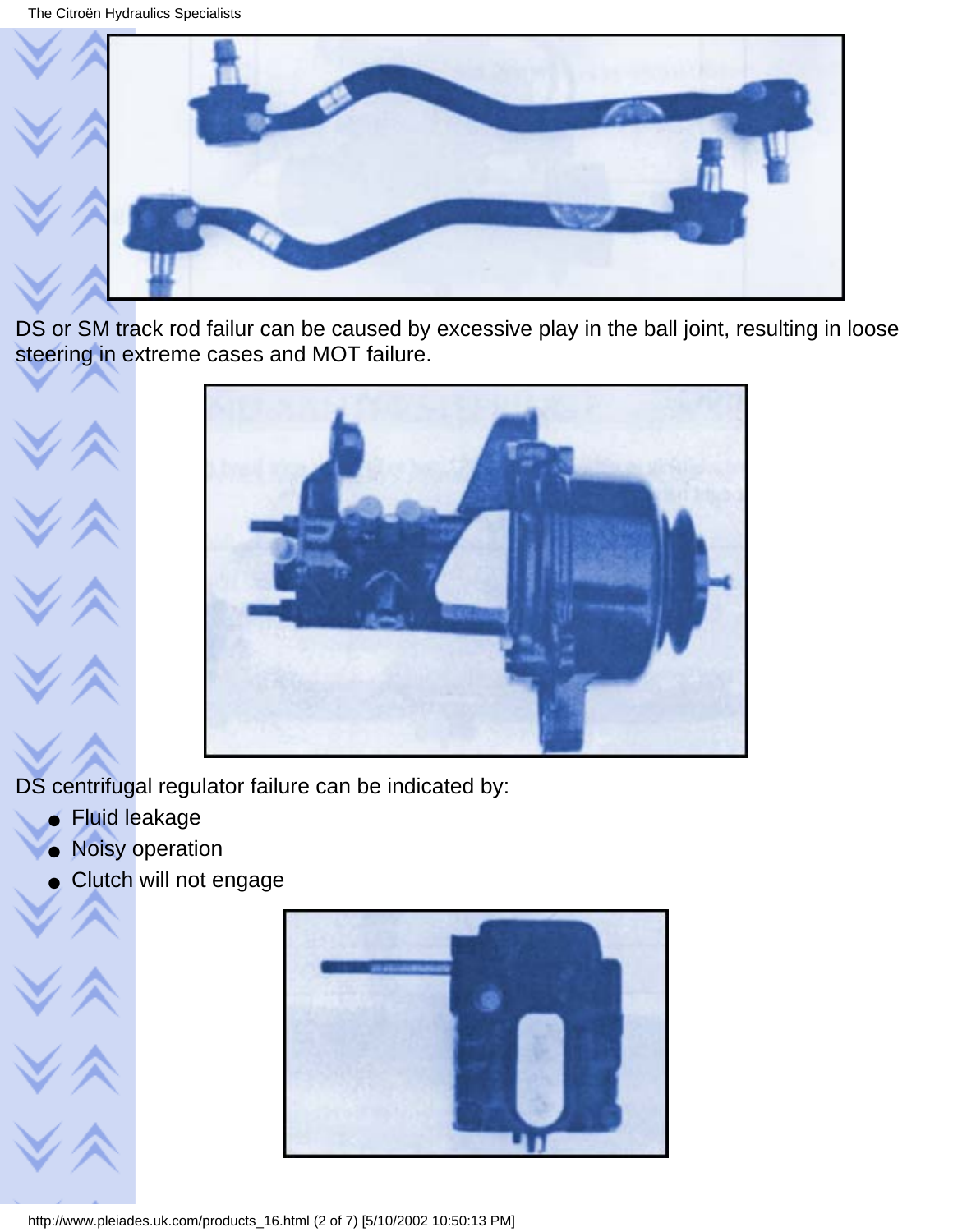DS clutch re-engagement control failure can be indicated by external leakage.



The 'Brain' of the DS Semi-Auto Gear Change is the Hydraulic Gear Selector.

These may be available in LHM or LHS2.

Failure may be indicated by:

- Fluid leakage
- Noisy operation
- Failure to select 1 or more gears



## **citroen parts, citroen hydraulics specialists, suspension sphere, maserati hydraulics, liquid hydraulic mineral, rolls royce hydraulics, citroen servicing, citroen spares Pleiades is a UK leading dealer of citroen parts, suspension spehere, rolls royce hydraulics, maserati hydraulics, citroen spares, citroen hydraulics specialists, liquid hydraulic**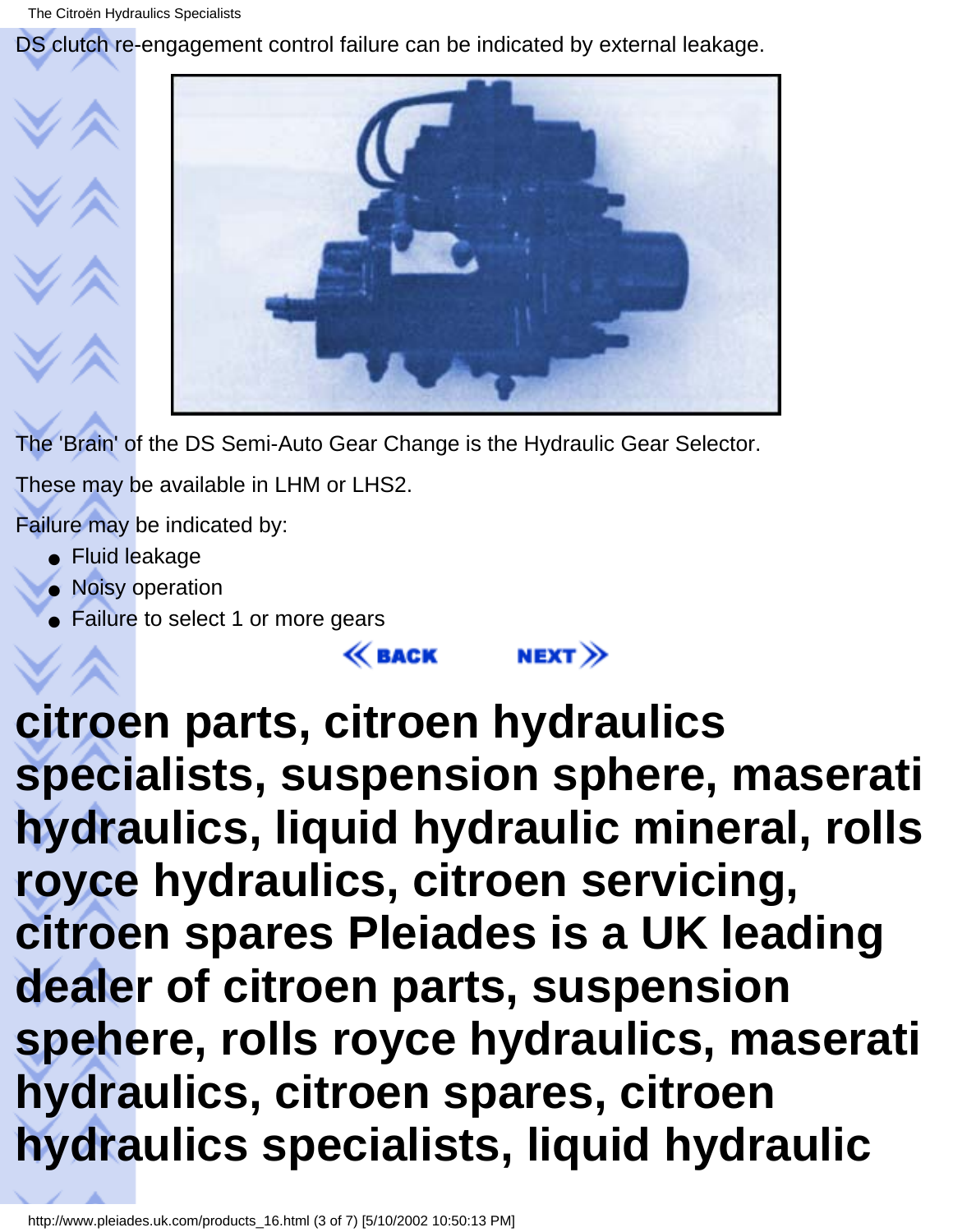

DS engine rubber mountings damp out the vibrations of the engine to the car body. Failure of the rubber can be indicated by the increased vibration in the car which is engine speed related.

Our engine mounting rubbers are made from a material which has a better life expectancy and shock absorbing properties than that of Citroën originals, greatly improving passenger comfort.

Due to a relatively short life of the original rubbers, all DS's will benefit from new rubbers.

Rubbers only or ready assembled units are available.

#### **RETURN PIPE REPAIR KIT**



This part will not fit BX/XM with power steering.



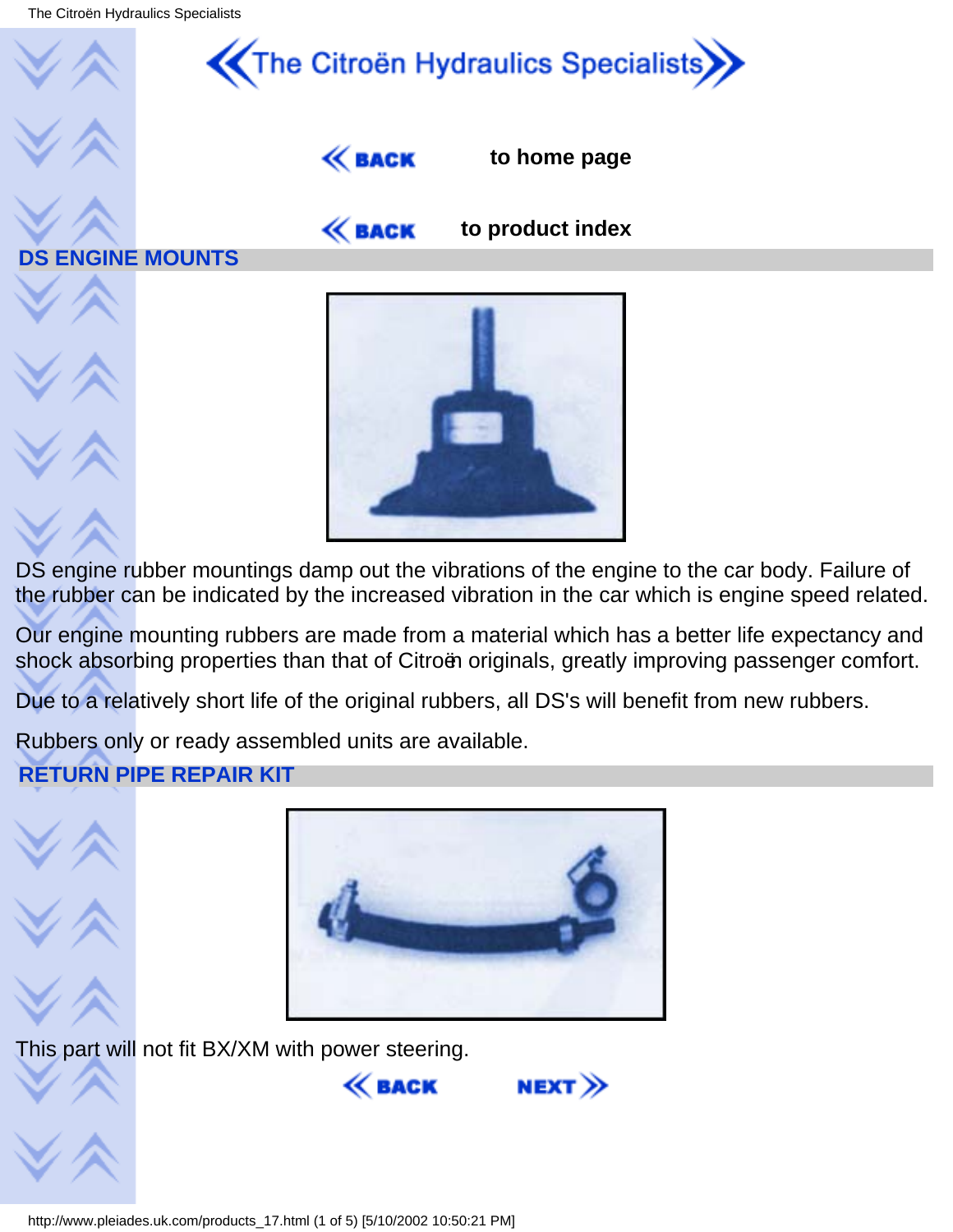

Firmness Regulators are fitted to the front and back of the XM and certain models of the Xantia, they carry the Suspension Accumulators.

#### **XM ELECTRO VALVE**





Failure of the electro valve may be indicated by a hissing sound coming from the valve and the front of the car sinking soon after the engine has stopped.



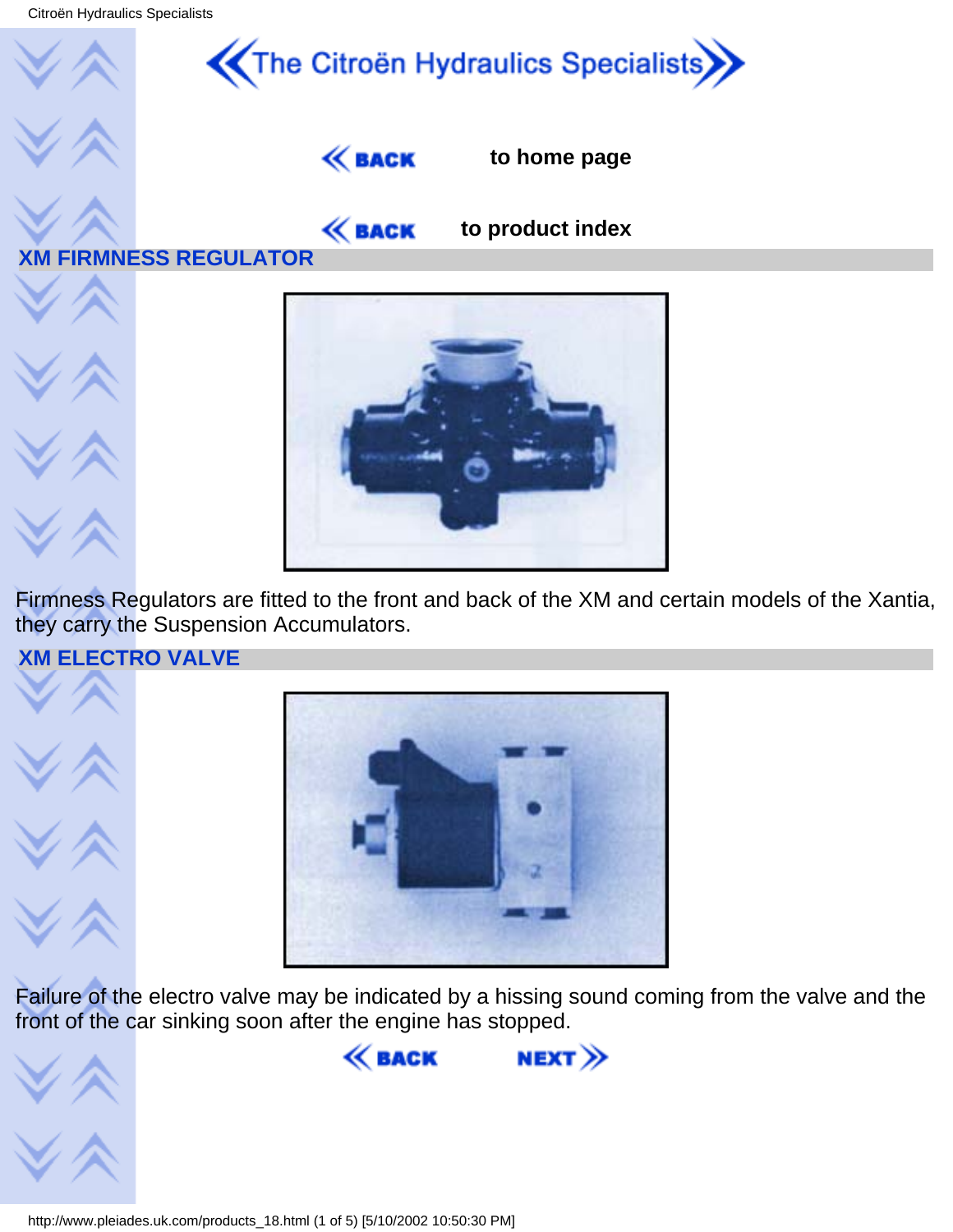

Rear Suspension Arm failure is a common fault on CX/BX/XM and Xantia. An indication of failure is a lean of the back wheel(s). This causes wear to the inside of the rear tyre.

A Pleiades reconditioned arm is totally rebuilt with new bearings and seals, and is oil filled to prevent wear.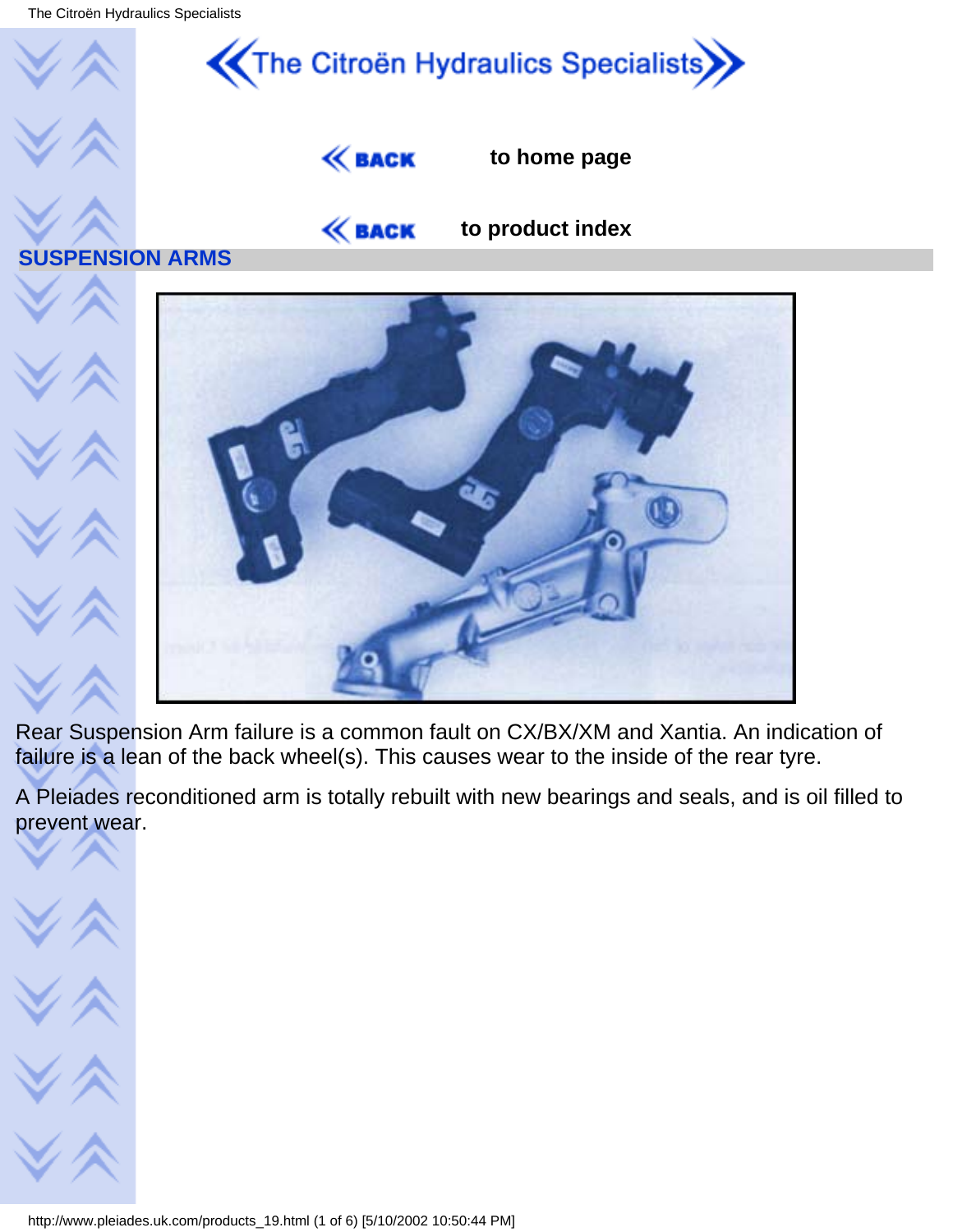

To compliment our range of hydraulic parts, various ball joints and gaiters are available for Citroën steering and suspension applications.

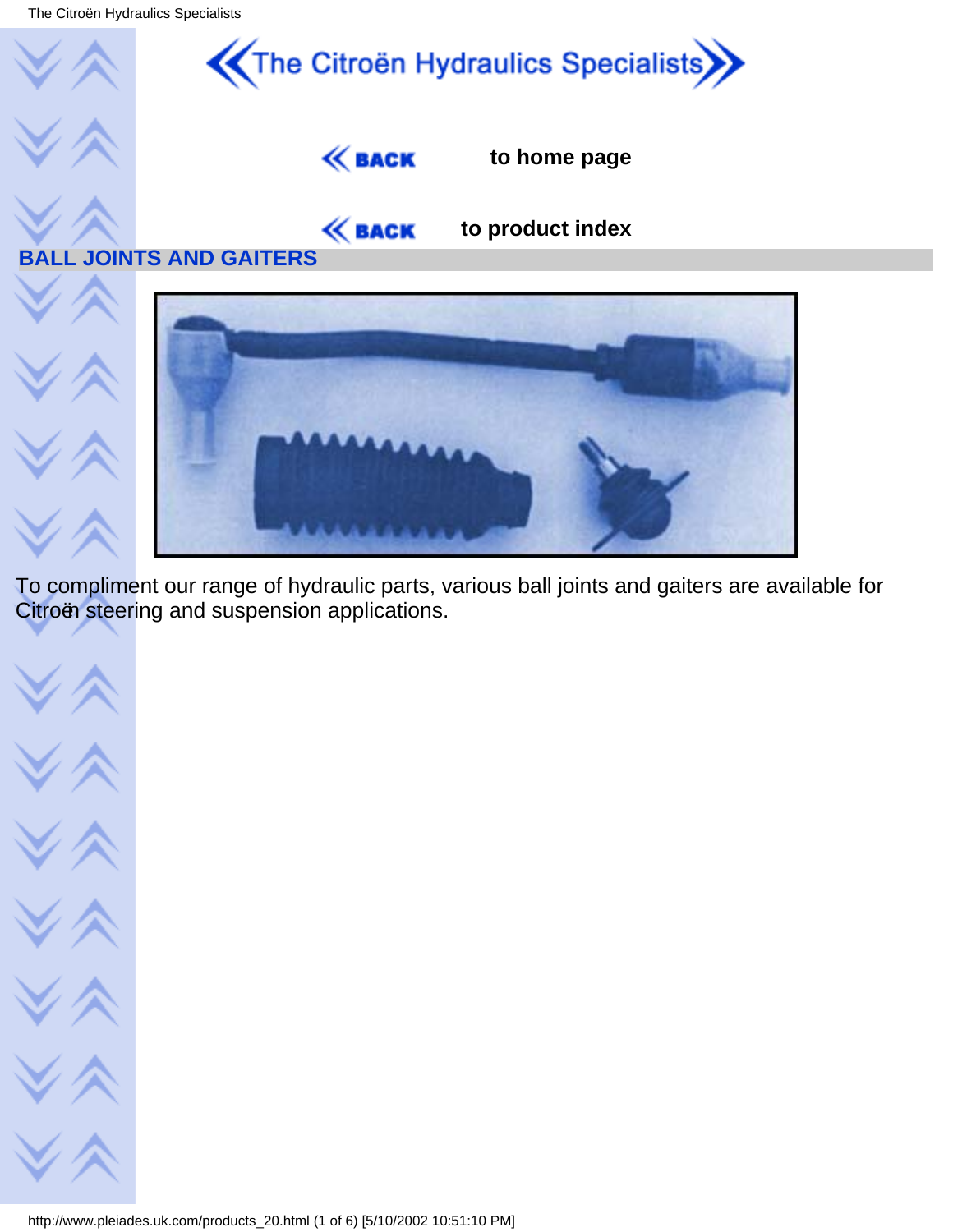



 $\ll$  BACK

 $NEXT$ 

**citroen parts, citroen hydraulics specialists, suspension sphere, maserati hydraulics, liquid hydraulic mineral, rolls royce hydraulics, citroen servicing, citroen spares Pleiades is a UK leading dealer of citroen parts, suspension spehere, rolls royce hydraulics, maserati hydraulics, citroen spares, citroen hydraulics specialists, liquid hydraulic**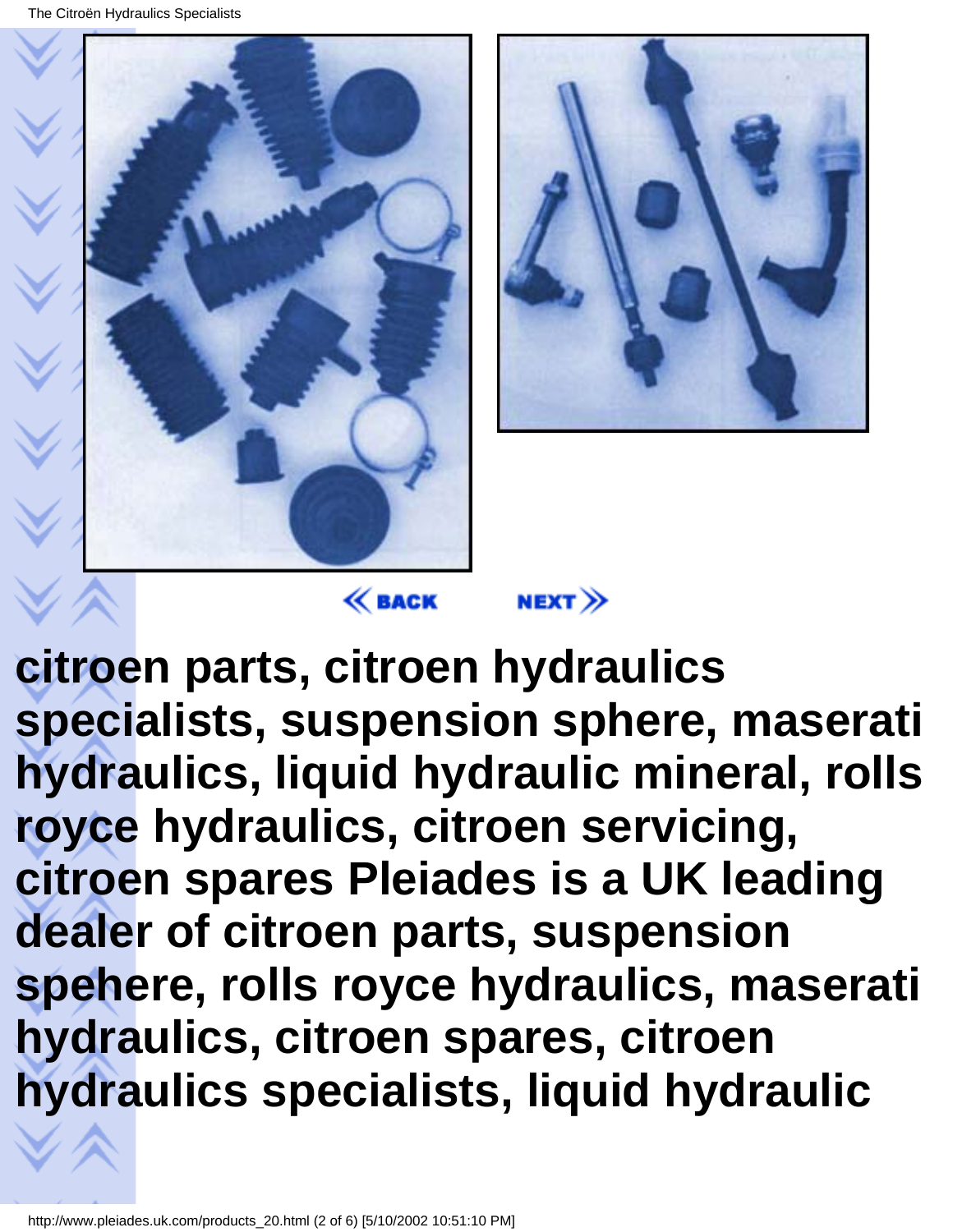



**to home page**

 $\ll$  BACK

**to product index**

In addition to our range of overhauled Citroën parts we are also able to overhaul Rolls Royce, Maserati, BMW, Jaguar, Audi and Mercedes hydraulic components. Phone for further details.

#### **ROLLS ROYCE GIRLING ACCUMULATOR**



### **AUDI ACCUMULATOR/REGULATOR**



http://www.pleiades.uk.com/products\_22.html (1 of 6) [5/10/2002 10:51:36 PM]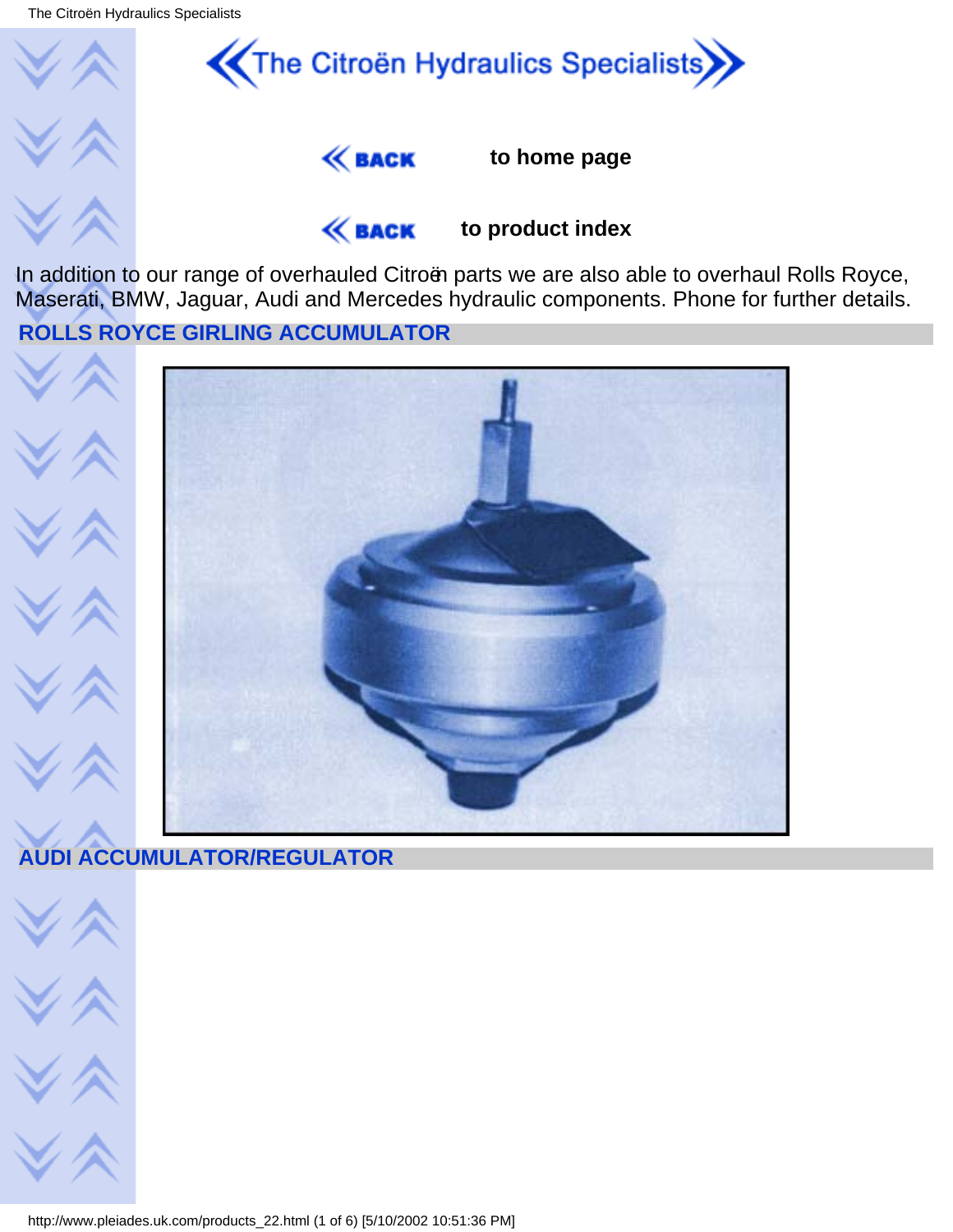

### **JAGUAR/BMW BRAKE ACCUMULATOR**





http://www.pleiades.uk.com/products\_22.html (2 of 6) [5/10/2002 10:51:36 PM]